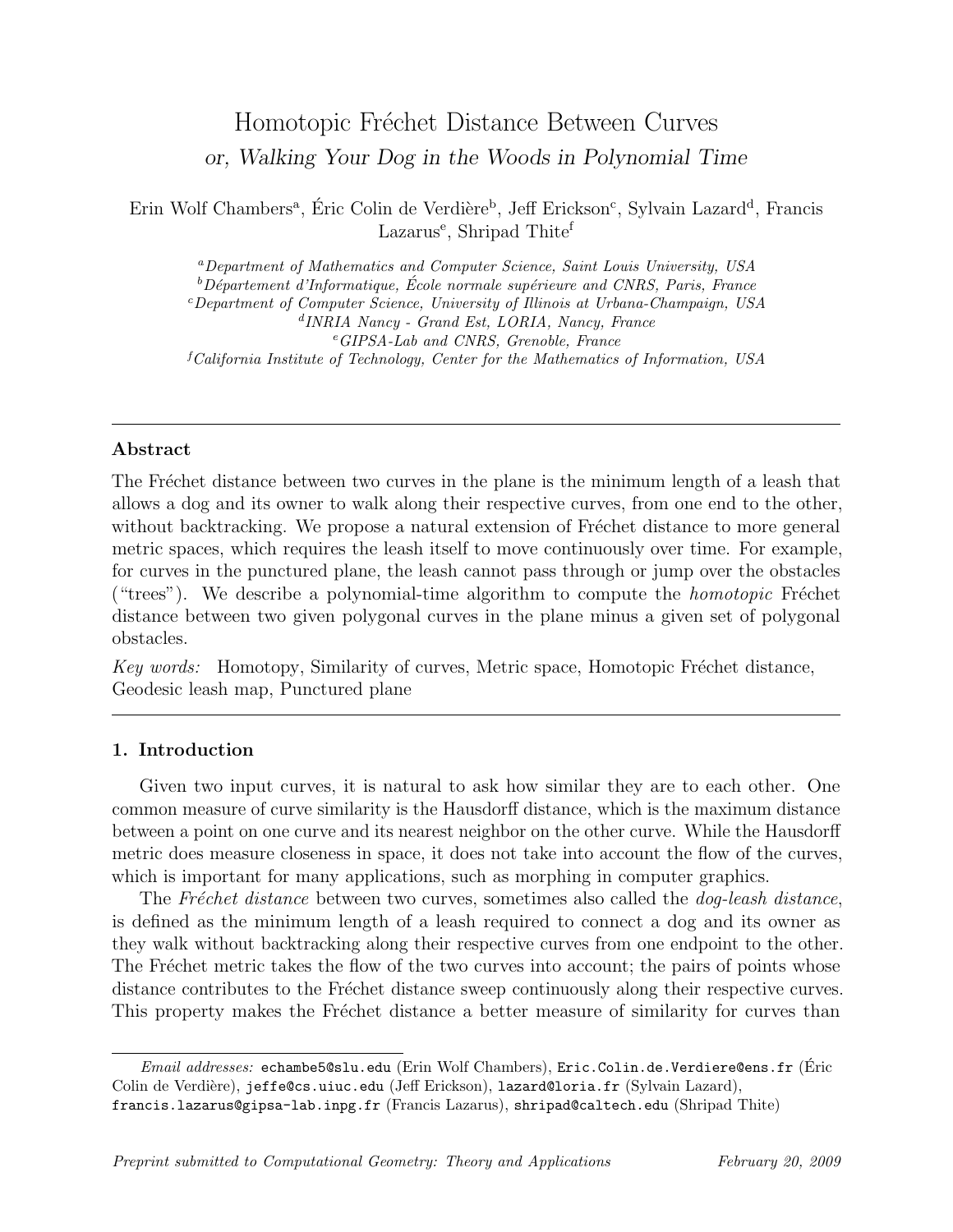alternatives for arbitrary point sets such as Hausdorff distance. It is possible for two curves to have small Hausdorff distance but large Fréchet distance. Fréchet distance is used in many different applications; see [\[2,](#page-24-0) [1,](#page-24-1) [3,](#page-24-2) [30\]](#page-26-0) and the references therein.

When the two curves are embedded in a more complex metric space, such as a polyhedral terrain or some Euclidean space with obstacles, the distance between two points on the curves is most naturally defined as the length of the shortest path between them. Variations on the resulting *geodesic Fréchet distance* have been studied by Efrat *et al.* [[15](#page-25-0)], Maheshwari and  $Yi$  [[24](#page-26-1)], and more recently Cook and Wenk [[12](#page-25-1), [13](#page-25-2), [14](#page-25-3)]. The definition of geodesic Fréchet distance allows the leash to switch discontinuously, without penalty, from one side of an obstacle or a mountain to another.

In this paper, we introduce a continuity requirement on the motion of the leash. We require that the leash cannot switch discontinuously from one position to another; in particular, the leash cannot jump over obstacles, and can sweep over a mountain only if it is long enough. We define the *homotopic Fréchet distance* between two curves as the Fréchet distance with this additional continuity requirement. Our continuity requirement is satisfied automatically for curves inside a simple polygon [[12](#page-25-1), [13](#page-25-2), [15](#page-25-0)], but not in more general environments like convex polyhedra [\[24\]](#page-26-1) or the plane with obstacles [\[14\]](#page-25-3).

The motion of the leash defines a correspondence between the two curves that can be used to morph between the two curves—two points joined by a leash morph into each other [[15](#page-25-0)]. Thus, the homotopic Fréchet distance can be thought of as the minimal amount of deformation needed to transform one curve into the other.

Efficiently computing the homotopic Fréchet distance in general metric spaces is a new open problem. We present a polynomial-time algorithm for a special case of this problem, which is to compute the homotopic Fréchet distance between two polygonal curves in the plane minus a set of polygonal obstacles.

The current paper is structured as follows. In Section [2,](#page-1-0) we give formal definitions of leash maps, homotopic Fréchet distance, relative homotopy classes and related notions, and then describe some relevant preliminary results in Section [3.](#page-2-0) In Section [4,](#page-6-0) we present an algorithm that enumerates a finite set of relative homotopy classes of leashes, such that the homotopic Fréchet distance is realized by a leash within one of these classes. We describe an algorithm to compute the homotopic Fréchet distance between two curves in Section [5.](#page-13-0) In Section [6,](#page-20-0) we describe extensions of our algorithm to closed curves and to generalizations of homotopic Fréchet distance. Finally, we conclude by suggesting several open problems.

## <span id="page-1-0"></span>2. Definitions

Let S be a fixed Hausdorff metric space. A curve or path in S is a continuous function from the unit interval  $[0, 1]$  to S. We will sometimes abuse notation by using the same symbol to denote a curve A:  $[0, 1] \rightarrow S$  and its image in S. A **reparameterization of [0, 1]** is a continuous, non-decreasing, surjection  $\alpha: [0, 1] \to [0, 1]$ . A reparameterization of a curve  $A: [0,1] \to S$  is any curve  $A \circ \alpha$ , where  $\alpha$  is a reparameterization of [0, 1]. The **length** of any curve A, denoted  $len(A)$ , is defined by the metric of S; in particular, two reparameterizations of the same curve are considered to have the same length.

Given two parameters s and t, an  $(s, t)$ -leash between two curves A and B is another curve  $\lambda: [0,1] \to S$  such that  $\lambda(0) = A(s)$  and  $\lambda(1) = B(t)$ . A leash is an  $(s,t)$ -leash for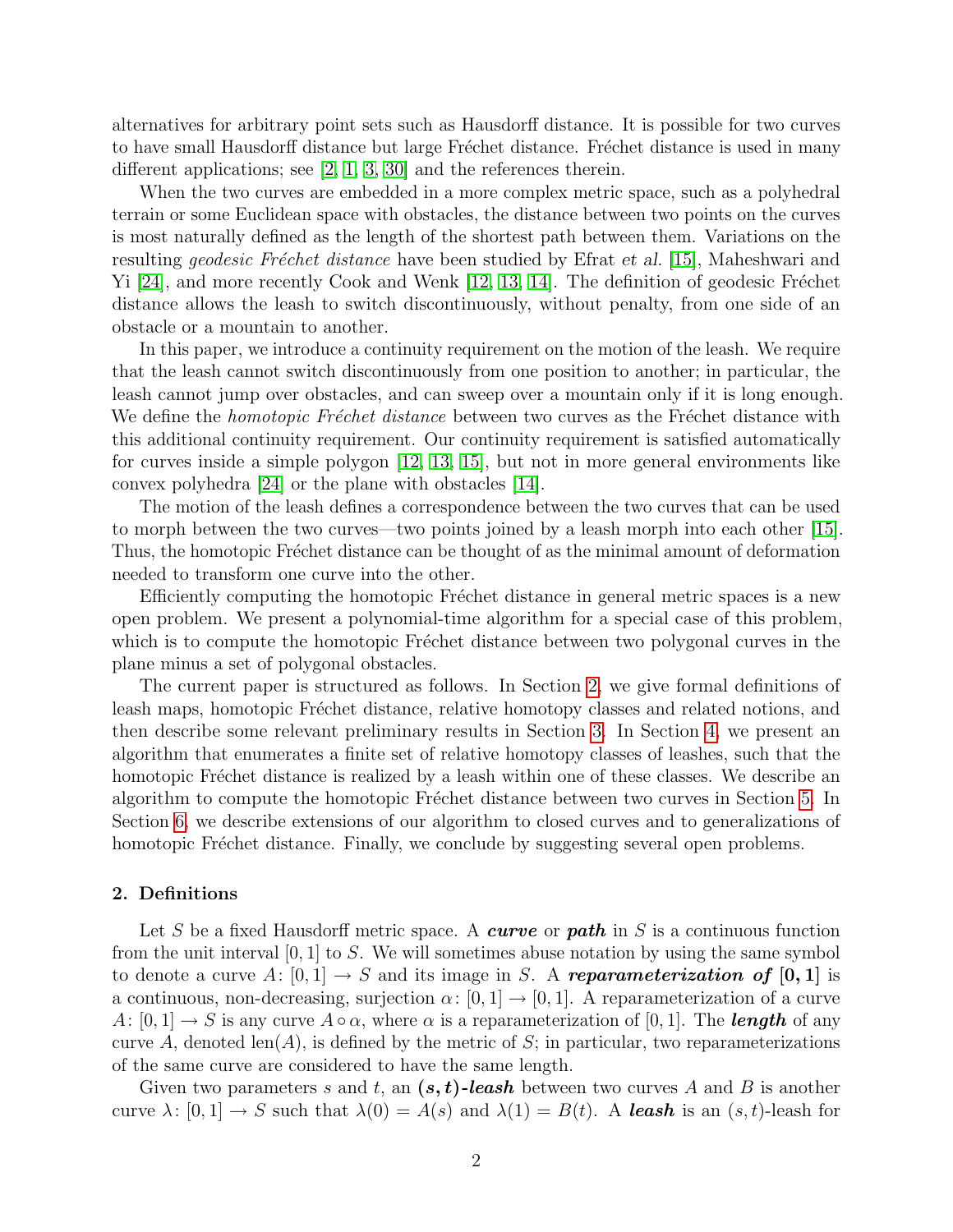some parameters s and t. If either A or B intersects itself, two distinct leashes may be equal as curves while corresponding to different parameters s and t.

A leash map is a continuous function  $\ell : [0, 1]^2 \to S$  such that  $\ell(\cdot, 0)$  is a reparameterization of A, and  $\ell(\cdot, 1)$  is a reparameterization of B. A leash map describes the continuous motion of a leash between a dog walking along  $A$  and its owner walking along  $B$ ; the curve  $\ell(t, \cdot)$  is the leash at time t. The **length** of a leash map  $\ell$ , denoted len( $\ell$ ), is the maximum length of any leash  $\ell(t, \cdot)$ . Finally, the **homotopic Fréchet distance** between two curves A and B, denoted  $\overline{\mathcal{F}}(A, B)$ , is the infimum, over all leash maps  $\ell$  between A and B, of the length of  $\ell$ :

$$
\overline{\mathcal{F}}(A,B) := \inf_{\text{leash map } \ell : [0,1]^2 \to S} \left( \max_{0 \leq t \leq 1} \text{ len}(\ell(t,\cdot)) \right).
$$

In contrast, the classical  $[2]$  $[2]$  $[2]$  and geodesic  $[14]$  $[14]$  $[14]$  Fréchet distances (for which the leash is not required to move continuously) are defined only in terms of reparameterizations and distances:

$$
\mathcal{F}(A,B) := \inf_{\substack{\text{reparameters:} \ \alpha,\beta \colon [0,1] \to [0,1]}} \left( \max_{0 \leq t \leq 1} \text{dist}(A(\alpha(t)),B(\beta(t))) \right),
$$

where  $dist(a, b)$  denotes the distance between points a and b in the ambient metric space.

In spaces where shortest paths vary continuously as their endpoints move, such as the Euclidean plane or the interior of a simple polygon, the two notions  $\overline{\mathcal{F}}$  and  $\mathcal{F}$  are equivalent. In general, however, the homotopic Fréchet distance  $\overline{\mathcal{F}}(A, B)$  between two curves A and B could be larger (but never smaller) than the classical Fréchet distance  $\mathcal{F}(A, B)$  between them.

Leash maps are closely related to the standard topological notion of homotopy. Two curves  $\lambda$  and  $\lambda'$  with the same endpoints are **homotopic** if  $\lambda$  can be continuously deformed into  $\lambda'$  without moving the endpoints. More formally,  $\lambda$  and  $\lambda'$  are homotopic if there is a continuous function  $h: [0,1]^2 \to S$  such that  $h(u, 0) = \lambda(u)$  and  $h(u, 1) = \lambda'(u)$  for all  $u \in [0,1]$ , and  $h(0, v) = \lambda(0) = \lambda'(0)$  and  $h(1, v) = \lambda'(1) = \lambda'(1)$  for all  $v \in [0,1]$ . It is easy to prove that being homotopic is an equivalence relation over the set of curves with any fixed pair of endpoints, and thus determines **homotopy classes**.

An  $(s, t)$ -leash  $\lambda$  and an  $(s', t')$ -leash  $\lambda'$  are **homotopic relative to A and B**, or simply **relatively homotopic**, if  $\lambda$  can be continuously deformed into  $\lambda'$  while keeping each endpoint of the leash on its respective curve. More formally,  $\lambda$  is relatively homotopic to  $\lambda'$  if there are three continuous functions  $\alpha, \beta \colon [0,1] \to [0,1]$  and  $h \colon [0,1]^2 \to S$ , such that  $\alpha(0) = s, \alpha(1) = s', \beta(0) = t, \beta(1) = t'$ , and such that  $h(u, 0) = \lambda(u)$  and  $h(u, 1) = \lambda'(u)$  for all  $u \in [0,1]$ , and  $h(0, v) = A(\alpha(v))$  and  $h(1, v) = B(\beta(v))$  for all  $v \in [0,1]$ . Again, for any fixed curves  $A$  and  $B$ , being relatively homotopic is an equivalence relation, which defines relative homotopy classes of leashes. Clearly, all leashes  $\ell(t, \cdot)$  determined by a single leash map  $\ell$  are relatively homotopic.

## <span id="page-2-0"></span>3. Preliminaries

In this paper, we develop a polynomial-time algorithm to compute the homotopic Fréchet distance between two polygonal curves A and B in the Euclidean plane  $\mathbb{E}^2$  minus a set P of polygonal obstacles. In most of the paper, in order to avoid some technicalities, we assume that the obstacles in  $P$  are open sets; however, we also consider the special case of point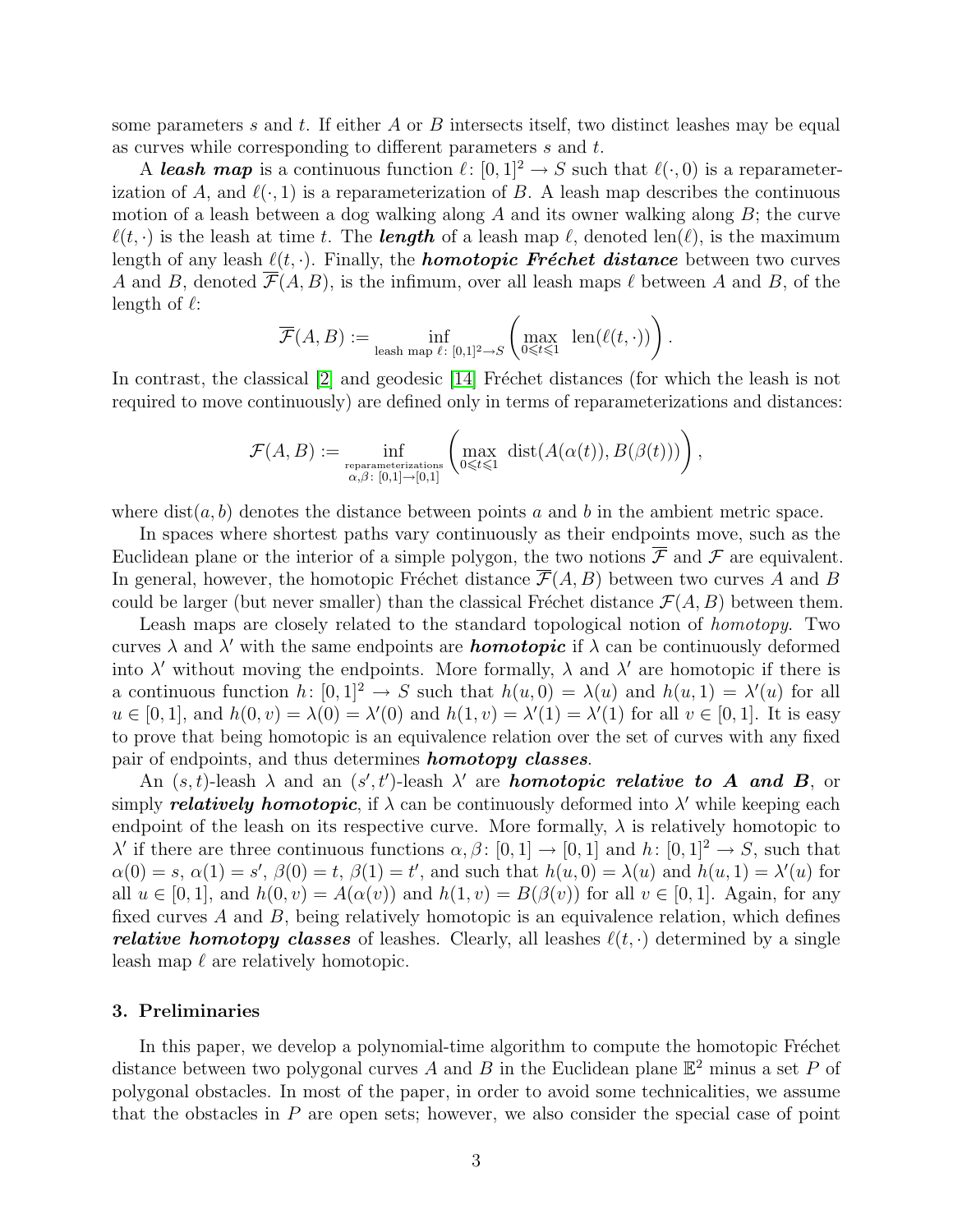

<span id="page-3-0"></span>Figure 1: Leash maps for three inputs. Dashed curves between matching numbers represent intermediate leashes.

obstacles in Section [4.4.](#page-10-0) To simplify our exposition, we assume that no three vertices of the input (vertices of polygons in P or vertices of A and B) are collinear; this assumption can be enforced algorithmically using standard perturbation techniques [[29](#page-26-2)]. Figure [1](#page-3-0) illustrates leash maps for a few sample inputs where  $P$  is a set of very small polygonal obstacles.

Let  $\mathcal E$  denote the space  $\mathbb E^2 \setminus P$  with the metric defined by shortest path distances. In any leash map between curves A and B in  $\mathcal{E}$ , the moving leash can neither intersect nor jump over any obstacle in  $P$ . Curves  $A$  and  $B$  may self-intersect and intersect each other. For ease of exposition, we will assume that the closures of the obstacle polygons in  $P$  are disjoint from each other and from the curves A and  $B$ ; however, our algorithms can be easily adapted to avoid this restriction.

Let  $a_0, a_1, \ldots, a_m$  denote the ordered sequence of vertices of A; these points define a unique parameterization A: [0, 1]  $\rightarrow \mathcal{E}$  whose restriction to any range of the form  $[(i-1)/m,$  $i/m$  is an affine map onto the corresponding edge  $a_{i-1}a_i$ . Similarly, the vertices  $b_0, b_1, \ldots, b_n$ of B define a unique piecewise-affine parameterization  $B: [0, 1] \to \mathcal{E}$ . Finally, let k denote the total number of vertices in all obstacle polygons.

#### 3.1. Universal Cover

Given a topological space S, its universal cover  $\widetilde{S}$  is a simply connected topological space that locally resembles  $S$ , but is (usually) infinitely larger. Each point  $x$  in  $S$  corresponds (in general) to an infinite number of points in the universal cover  $\widetilde{S}$ , one for each homotopy class of curves with both endpoints equal to  $x$ . Universal covers are a fundamental concept in topology and using this standard tool considerably simplifies many of our proofs, especially in Section [4.3.](#page-7-0)

More formally, a continuous function  $p: \widetilde{S} \to S$  is a *covering map* if every point  $x \in S$ has an open neighborhood U such that  $p^{-1}(U)$  is the union of disjoint open sets  $\bigcup_i V_i$ , and the restriction of p to each open set  $V_i$  is a homeomorphism from  $V_i$  to U [[26](#page-26-3)]. If there is a covering map from  $\widetilde{S}$  to S, then  $\widetilde{S}$  is called a *covering space* of S. A point  $\widetilde{x}$  in  $\widetilde{S}$  is called a lift of its image  $p(\tilde{x})$  in S; similarly, a path  $\tilde{\alpha}$  in S is a lift of its image  $p(\tilde{\alpha})$  in S. Unless the covering map p is a homeomorphism, each point and path in S has several lifts in  $\widetilde{S}$ . The universal cover S is the unique simply connected covering space of S. Two paths  $\alpha$  and β in S are homotopic (with fixed endpoints) if and only if they have lifts  $\tilde{\alpha}$  and β with the same endpoints in the universal cover  $\widetilde{S}$ . The universal cover  $\widetilde{S}$  naturally inherits the metric properties of  $S$ ; for any path  $\widetilde{\pi}$  in  $\widetilde{S}$ , its length is defined as the length of its projection  $p$ properties of S; for any path  $\tilde{\pi}$  in S, its length is defined as the length of its projection  $p \circ \tilde{\pi}$ <br>in S, where  $p : \tilde{S} \to S$  is the covering map. In particular, a path in S is as short as possible in S, where  $p: S \to S$  is the covering map. In particular, a path in S is as short as possible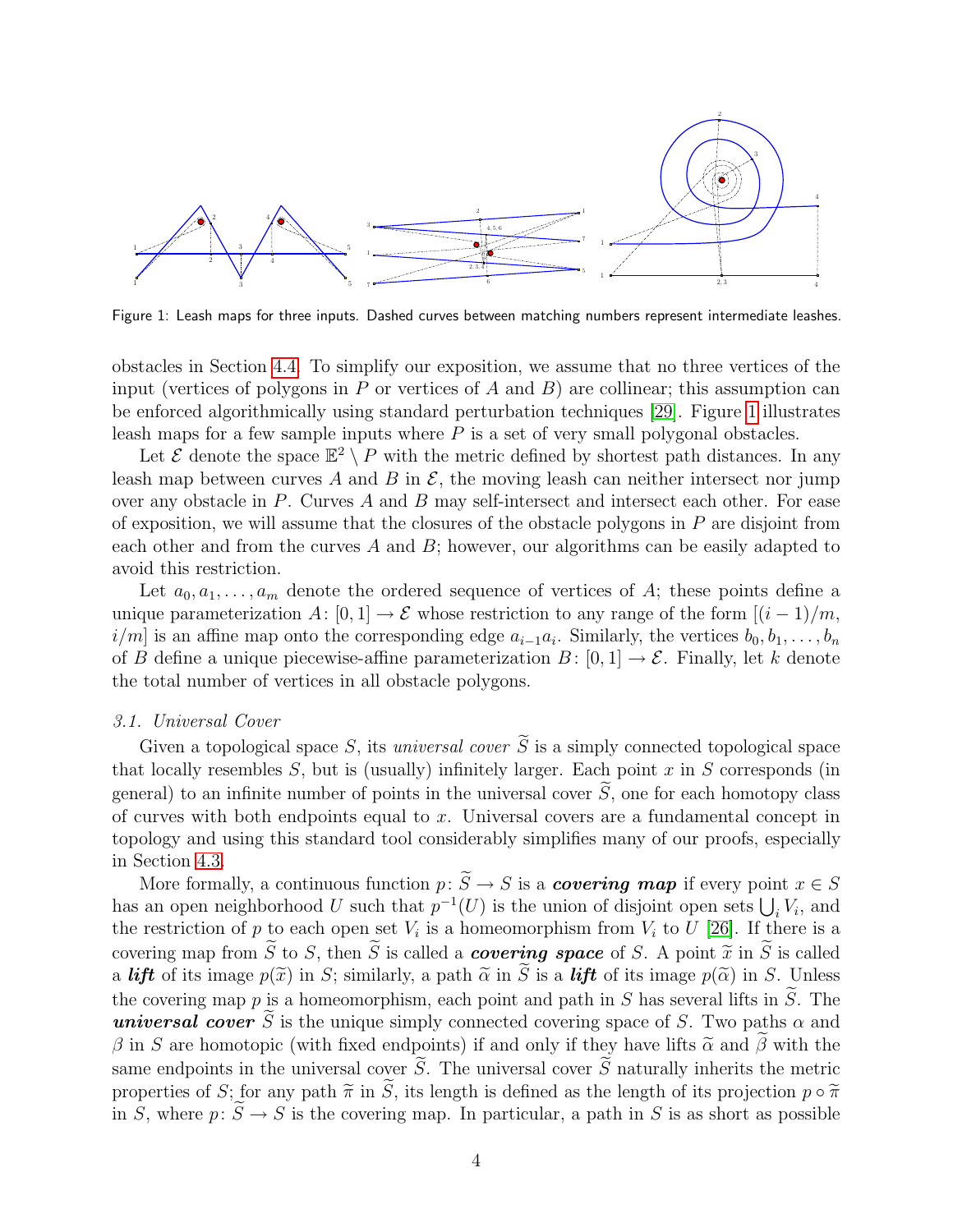in its homotopy class (with fixed endpoints) if and only if it lifts to a globally shortest path in  $\tilde{S}$ . For further details, see Munkres [\[26\]](#page-26-3).



<span id="page-4-0"></span>Figure 2: (a) Triangulation  $\Delta$  of a region S, which is a rectangle minus a triangle. (b) Triangulation  $\Delta$  of the universal cover  $\tilde{S}$  of  $S$ .

We sketch an equivalent constructive definition of the universal cover of a large bounded subset of  $\mathcal{E}$ , due to Hershberger and Snoeyink [[21](#page-26-4)]; see Figure [2.](#page-4-0) Let R be a large bounding rectangle strictly containing the obstacles in P and let  $S = R \setminus P$ . (The homotopic Fréchet distance within S is equal to the homotopic Fréchet distance in  $\mathcal{E}$ .) Let  $\Delta$  be any triangulation of S whose vertices are exactly those of P and R and whose set of edges contains the edges of P and R. For example, we can take  $\Delta$  to be the constrained Delaunay triangulation [[9](#page-25-4)] of the edges of S, minus the triangles inside the obstacles. A triangulation  $\Delta$  of the universal cover S of S can be obtained by the following incremental construction. Initialize  $\Delta$  with a copy  $\tilde{t}$  of some triangle t in  $\Delta$ . Mark the edges of  $\tilde{t}$  that do not correspond to edges of t that are boundary edges of S. While there is a triangle  $\tilde{\tau}$  (a copy of some  $\tau \in \Delta$ ) in  $\Delta$ with a marked edge  $\tilde{e}$  (a copy of an edge e of  $\tau$ ), glue along  $\tilde{e}$  in  $\Delta$  a copy  $\tilde{\sigma}$  of the triangle of  $\Delta$  sharing the edge e with  $\tau$ . Unmark  $\tilde{e}$  and mark the other edges of  $\tilde{\sigma}$  that do not correspond to boundary edges of S. Unless  $\Delta$  is a triangulated disk (i.e., P is empty), the while loop proceeds ad infinitum, and the dual triangulation of  $\Delta$  extends to an infinite tree. For example, in Figure [2,](#page-4-0) the dual graph of the lifted triangulation  $\Delta$  is an infinite path.

Although universal covers are a convenient tool for proving our results, we emphasize that our algorithm never explicitly constructs the universal cover.

#### 3.2. Geodesics

A **geodesic** in a metric space S is a path that is locally as short as possible. More formally, a geodesic is a path  $\pi: [0, 1] \to S$  such that for every parameter  $t \in [0, 1]$ , the restriction of  $\pi$  to a sufficiently small neighborhood of t is a globally shortest path. A path in  $\mathcal E$  is a geodesic if and only if every lift in  $\mathcal E$  is also a geodesic.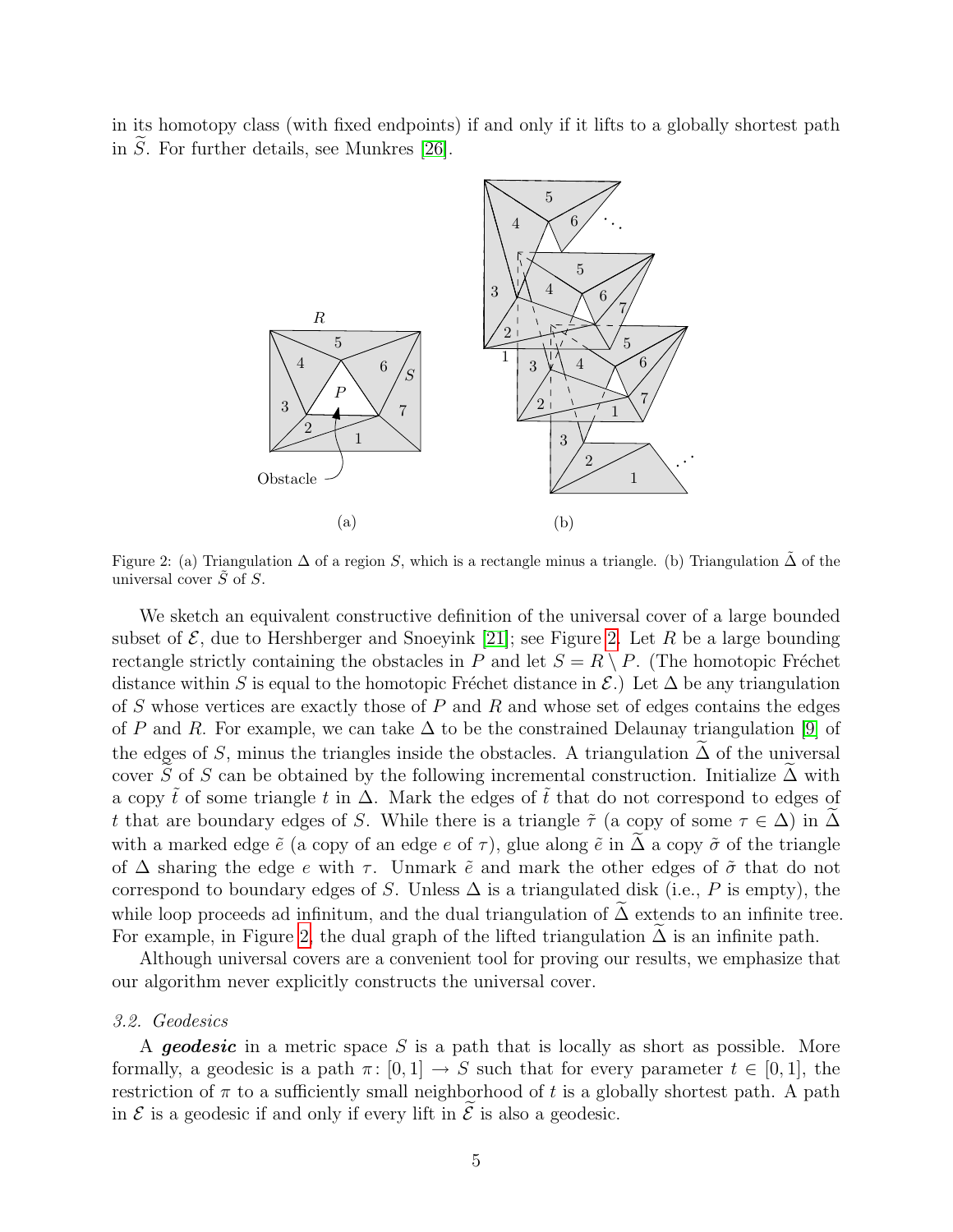The fact that the dual graph of the triangulation of  $\tilde{\mathcal{E}}$  is a tree has important consequences for geodesics and shortest paths in  $\mathcal{E}$ , as noted by Hershberger and Snoeyink [[21](#page-26-4)] and other authors [[18](#page-25-5), [6](#page-25-6), [16](#page-25-7), [4](#page-24-3), [5](#page-25-8)]. Specifically, because  $\widetilde{S}$  is simply connected and locally Euclidean, shortest paths between points in  $\tilde{\mathcal{E}}$  are unique; indeed, every geodesic in  $\tilde{\mathcal{E}}$  is a globally shortest path. Shortest paths in  $\tilde{\mathcal{E}}$  are piecewise linear curves whose internal vertices are lifts of obstacle vertices. Furthermore, shortest paths in  $\tilde{\mathcal{E}}$  vary continuously as the endpoints move continuously.

Hershberger and Snoeyink [[21](#page-26-4)] describe how to algorithmically maintain a shortest path  $\sigma$  in  $\tilde{\mathcal{E}}$  as the endpoints move continuously, by storing the sequence of lifted obstacle vertices that lie on  $\sigma$  in a *double-ended queue* or *deque*. These obstacle vertices partition  $\sigma$  into a sequence of straight line segments. If the first or last segment of  $\sigma$  collides with a lifted obstacle vertex, that vertex is pushed onto the appropriate end of the deque. Conversely, if the first two or last two segments of  $\sigma$  become collinear, the obstacle vertex joining those two segments is removed from the appropriate end of the deque. Except at these critical events, only the first and last segments of the geodesic change as the endpoints of the geodesic move.

### 3.3. Geodesic Leash Maps

A geodesic leash map is a leash map  $\ell : [0, 1] \times [0, 1] \to \mathcal{E}$  in which every leash  $\ell(t, \cdot)$  is a geodesic. We next prove that for any leash map  $\ell$ , there is a geodesic leash map  $\ell'$  in the same relative homotopy class that is no longer than  $\ell$ .

<span id="page-5-0"></span>**Lemma 3.1.** Suppose  $\ell$  is a leash map between two curves A and B. There is a geodesic leash map  $\ell'$  between A and B such that, for all  $t \in [0,1]$ , the leash  $\ell'(t, \cdot)$  is the shortest path homotopic to  $\ell(t, \cdot)$  with fixed endpoints. Additionally, the length of  $\ell'$  is at most the length of  $\ell$ .

*Proof.* We lift  $\ell$  to the universal cover  $\widetilde{\mathcal{E}}$  of  $\mathcal{E}$ , obtaining a leash map  $\widetilde{\ell}$  between the lifts  $\widetilde{A}$  and  $\widetilde{B}$  of A and B respectively. For each  $t \in [0,1]$ , let  $\widetilde{\ell}'(t, \cdot)$  be the globally shortest path between the endpoints of  $\tilde{\ell}(t, \cdot)$ . Because shortest paths in  $\tilde{\mathcal{E}}$  vary continuously as their endpoints move continuously,  $\ell'$  is a continuous function in both arguments, and therefore a (geodesic) leash map in  $\tilde{\mathcal{E}}$ . The projection  $\ell'$  of  $\ell'$  back to  $\mathcal{E}$  is a (geodesic) leash map between A and B. For each t, the leash  $\ell'(t, \cdot)$  is the shortest path in E that is homotopic with fixed endpoints to  $\ell(t, \cdot)$ , so  $\text{len}(\ell'(t, \cdot)) \leq \text{len}(\ell(t, \cdot))$ . It follows that  $\text{len}(\ell') \leq \text{len}(\ell)$ .

This lemma implies that the homotopic Fréchet distance  $\overline{\mathcal{F}}(A, B)$  is the infimum, over all relative homotopy classes  $h$ , of the *classical* Fréchet distance, where distances are defined by shortest paths in h:

$$
\mathcal{F}_h(A, B) := \inf_{\substack{\text{reparametriciations} \\ \alpha, \beta \colon [0,1] \to [0,1]}} \left( \max_{t \in [0,1]} \text{dist}_h(A(\alpha(t)), B(\beta(t))) \right)
$$

$$
\overline{\mathcal{F}}(A, B) := \inf_{\text{relative homotopy class } h} \mathcal{F}_h(A, B).
$$

Here,  $dist_h(u, v)$  denotes the length of the shortest path from u to v in relative homotopy class h.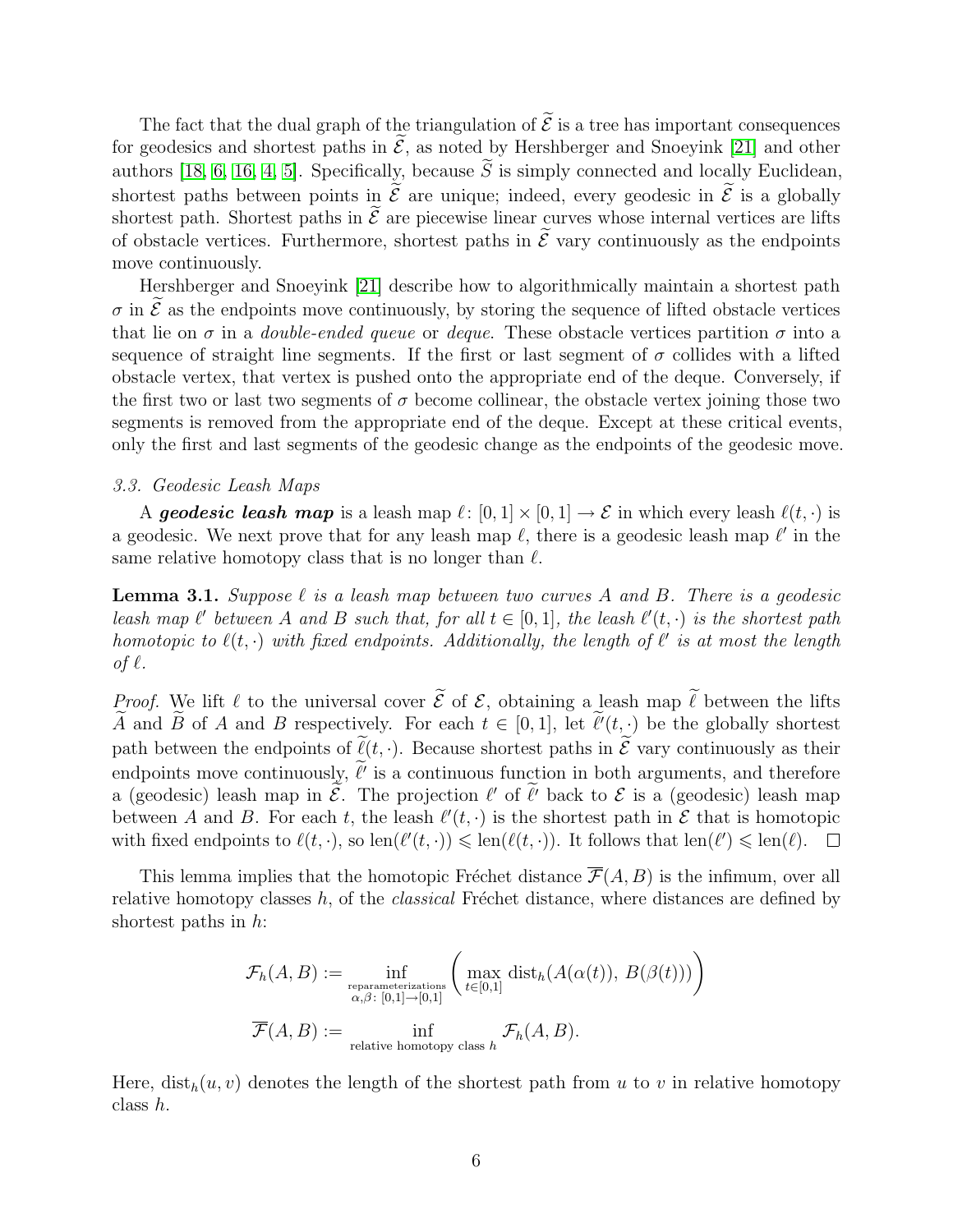For the rest of the paper, we restrict our attention to geodesic leashes and geodesic leash maps. We call a relative homotopy class h **optimal** if  $\overline{\mathcal{F}}(A, B) = \mathcal{F}_h(A, B)$ . In Section [4,](#page-6-0) we show that there is at least one optimal relative homotopy class. We also prove a structural result about optimal relative homotopy classes, which leads to a polynomial-time algorithm to enumerate a subset of relative homotopy classes, at least one of which is optimal. Section [5](#page-13-0) describes our polynomial-time algorithm to compute the Fréchet distance within a single homotopy class. Combining these two subroutines gives us a polynomial-time algorithm to compute the homotopic Fréchet distance.

## <span id="page-6-0"></span>4. Structural Properties of Optimal Relative Homotopy Classes

#### 4.1. Minimality

For any relative homotopy class h and any parameters  $s, t \in [0, 1]$ , let  $\sigma_h(s, t)$  denote the shortest path in h between points  $A(s)$  and  $B(t)$ . We define a partial order  $\preceq$  on relative homotopy classes as follows: For any two relative homotopy classes h and h', we write  $h \leq h'$  if and only if  $len(\sigma_h(s, t)) \leq len(\sigma_{h'}(s, t))$  for all parameters s and t. We write  $h \prec h'$  whenever  $h \preceq h'$  but  $h' \npreceq h$ .

<span id="page-6-1"></span>**Lemma 4.1.** For any relative homotopy classes h and h', if  $h \preceq h'$ , then  $\mathcal{F}_h(A, B)$   $\leq$  $\mathcal{F}_{h'}(A, B)$ .

*Proof.* Let  $\ell'$  be any leash map in relative homotopy class h': for some reparameterizations  $\alpha$ and  $\beta$  of [0, 1], we have  $\ell'(\cdot, 0) = A(\alpha(\cdot))$  and  $\ell'(\cdot, 1) = B(\beta(\cdot)).$ 

Let  $\ell$  be the geodesic leash map in relative homotopy class h defined by the same reparameterizations:  $\ell(t, \cdot) = \sigma_h(\alpha(t), \beta(t))$  for all t (Lemma [3.1\)](#page-5-0). The definition of  $\preceq$  implies that  $\text{len}(\ell(t, \cdot)) \leq \text{len}(\ell'(t, \cdot))$  for all t; hence  $\mathcal{F}_h(A, B) \leq \text{len}(\ell) \leq \text{len}(\ell')$ . But  $\mathcal{F}_{h'}(A, B)$  is the infimum of all such  $len(\ell')$ ; this concludes the proof.  $\Box$ 

A relative homotopy class h is minimal if  $h' \leq h$  implies  $h \leq h'$ . In other words, h is not minimal if there is another relative homotopy class  $h'$  such that  $h' \prec h$ .

## 4.2. Existence of Minimal Relative Homotopy Classes

<span id="page-6-2"></span>**Lemma 4.2.** For any relative homotopy class h, there is a minimal relative homotopy class h' such that  $h' \preceq h$ .

Proof. Assume, for the sake of contradiction, that there is no minimal relative homotopy class h' such that  $h' \leq h$ . In other words, for any  $h' \leq h$  (including  $h' = h$ ), h' is not minimal, so there is another relative homotopy class  $h''$  such that  $h'' \prec h' \preceq h$ . Then, by induction, we can define an infinite descending chain of relative homotopy classes  $h = h_0 \succ h_1 \succ h_2 \succ \cdots$ . To simplify notation, let  $\sigma_n = \sigma_{h_n}(0,0)$ .

Consider the ordered list of obstacle vertices on each path  $\sigma_n$ . There are finitely many such ordered lists, because  $\text{len}(\sigma_n) \leq \text{len}(\sigma_0)$  for each n. Thus, for some pair of indices  $i < j$ , the paths  $\sigma_i$  and  $\sigma_j$  have the same endpoints  $(A(0)$  and  $B(0))$  and visit the same ordered list of obstacle vertices. Thus, the paths  $\sigma_i$  and  $\sigma_j$  are identical, which implies that their relative homotopy classes  $h_i$  and  $h_j$  are equal. This is a contradiction.  $\Box$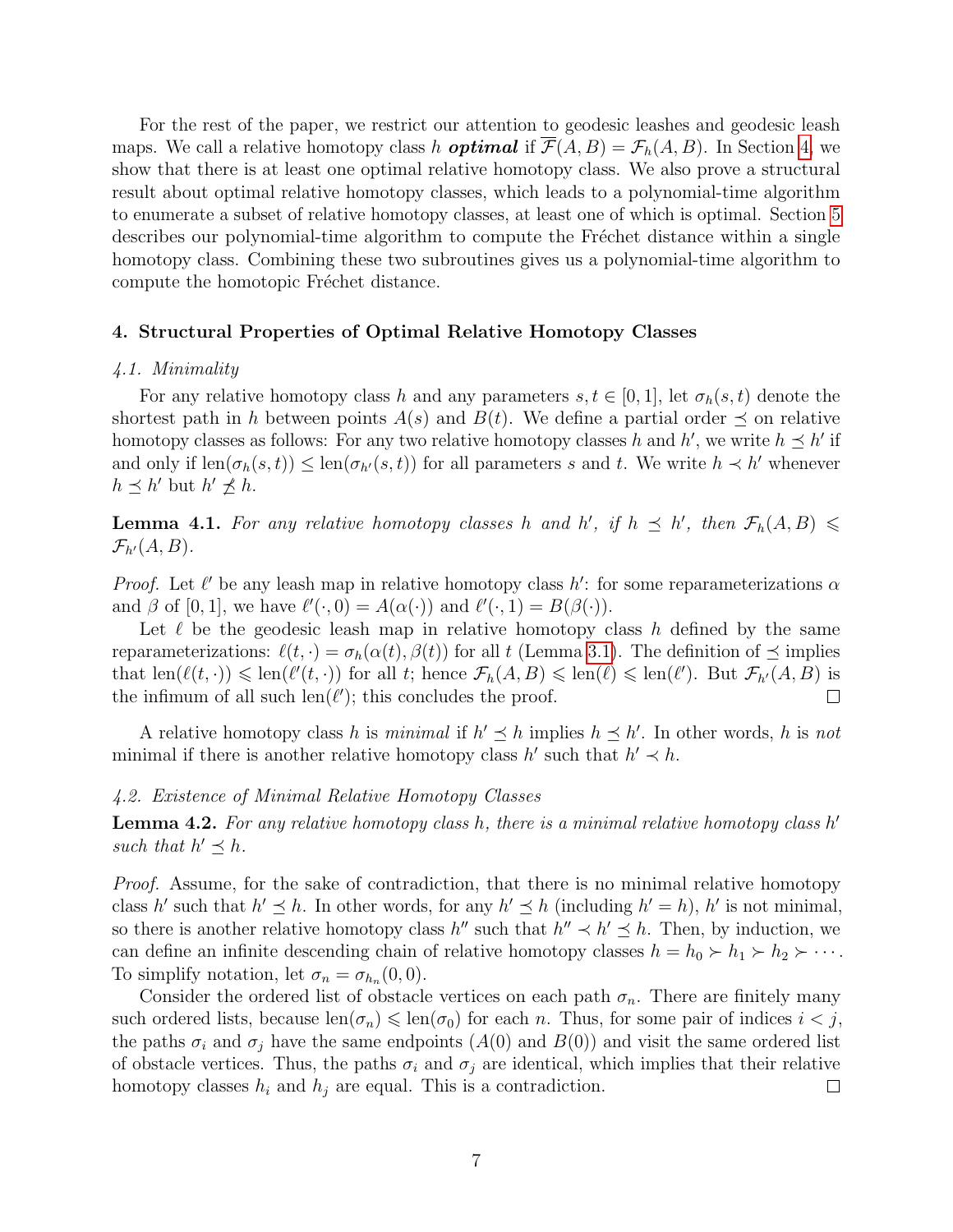Lemmas [4.1](#page-6-1) and [4.2](#page-6-2) together imply that the homotopic Fréchet distance  $\overline{\mathcal{F}}(A, B)$  is the infimum of  $\mathcal{F}_h(A, B)$  over all *minimal* relative homotopy classes h:

$$
\overline{\mathcal{F}}(A, B) = \inf_{\text{minimal relative homotopy class } h} \mathcal{F}_h(A, B).
$$

In the remainder of this section, we prove that all minimal relative homotopy classes have a special form, which implies that the number of minimal relative homotopy classes is finite. (Thus, we can finally replace the infimum in the expression above with a minimum.) We also describe how to enumerate, in polynomial time, a finite set of relative homotopy classes that contains an optimal one. Our overall strategy is to compute  $\mathcal{F}_h(A, B)$  for each such candidate homotopy class  $h$ , and to return the smallest value obtained.

#### <span id="page-7-0"></span>4.3. Structure of Minimal Homotopy Classes

We define a **direct geodesic** to be a geodesic in  $\mathcal E$  that is either (1) a line segment from A to B, or (2) a geodesic that consists of a line segment from A to some obstacle vertex  $p$ , a globally shortest path from p to an obstacle vertex q, and a line segment from q to B. We will prove:

# <span id="page-7-1"></span>Proposition 4.3. Every minimal relative homotopy class contains a direct geodesic.

Let h be an arbitrary minimal relative homotopy class. Let  $\widetilde{A}$  and  $\widetilde{B}$  be lifts of A and B in the universal cover  $\tilde{\mathcal{E}}$ , such that for all s and t, the shortest path  $\tilde{\sigma}_h(s, t)$  between  $\tilde{A}(s)$ and  $\widetilde{B}(t)$  is a lift of  $\sigma_h(s,t)$ . Let  $\widetilde{P}$  denote the set of all lifts of the vertices of obstacles in P; every point in  $\widetilde{P}$  lies on the boundary of  $\widetilde{\mathcal{E}}$ . Let  $\widetilde{\pi}_h$  denote the intersection of all shortest paths  $\tilde{\sigma}_h(s, t)$ . Proposition [4.3](#page-7-1) follows directly from the following pair of lemmas.

# <span id="page-7-2"></span>**Lemma 4.4.** If  $\tilde{\pi}_h = \emptyset$ , then h contains a direct geodesic of type (1): a line segment.

*Proof.* If the shortest path  $\tilde{\sigma}_h(0, 0)$  is a line segment, then the geodesic  $\sigma_h(0, 0)$  is also a line segment, and the proof is complete. Thus, we assume that  $\tilde{\sigma}_h(0, 0)$  passes through at least one vertex in  $P$ .

Let  $\tilde{p}_1, \ldots, \tilde{p}_\kappa$  be the sequence of lifted obstacle vertices on the shortest path  $\tilde{\sigma}_h(0, 0)$ . (The vertices  $\tilde{p}_i$  are distinct, although their projections back into the plane might not be.) Because  $\widetilde{\pi}_h = \emptyset$ , there is, for each i, a pair of parameters  $(s_i, t_i)$  such that  $\widetilde{\sigma}_h(s_i, t_i)$  does not pass through  $\widetilde{p}_i$ .<br>We consider

We consider a continuous motion of the parameter point  $(s, t)$ , starting at  $(s, t) = (0, 0)$ and then moving successively to each point  $(s_i, t_i)$ . Specifically, we define two continuous functions  $s: [0, \kappa] \to [0, 1]$  and  $t: [0, \kappa] \to [0, 1]$  such that  $s(0) = t(0) = 0$ , and for any integer *i*, we have  $s(i) = s_i$  and  $t(i) = t_i$ . To simplify notation, let  $\tilde{\sigma}(\tau)$  denote the shortest path  $\tilde{\sigma}_i(e(\tau), t(\tau))$ path  $\tilde{\sigma}_h(s(\tau), t(\tau))$ .

As the parameter  $\tau$  ('time') increases, vertices in  $\widetilde{P}$  are inserted into and deleted from the deque of obstacle vertices on  $\tilde{\sigma}(\tau)$ . If the deque is empty at any time  $\tau$ , then the shortest path  $\tilde{\sigma}(\tau)$  is a line segment, which implies that the projected path  $\sigma(\tau)$  is a line segment in  $\mathcal{E}$ , concluding the proof. Thus, we assume to the contrary that the deque is never empty. Each vertex  $\tilde{p}_1, \ldots, \tilde{p}_\kappa$  must be deleted from the deque at least once during the motion (but may be reinserted later).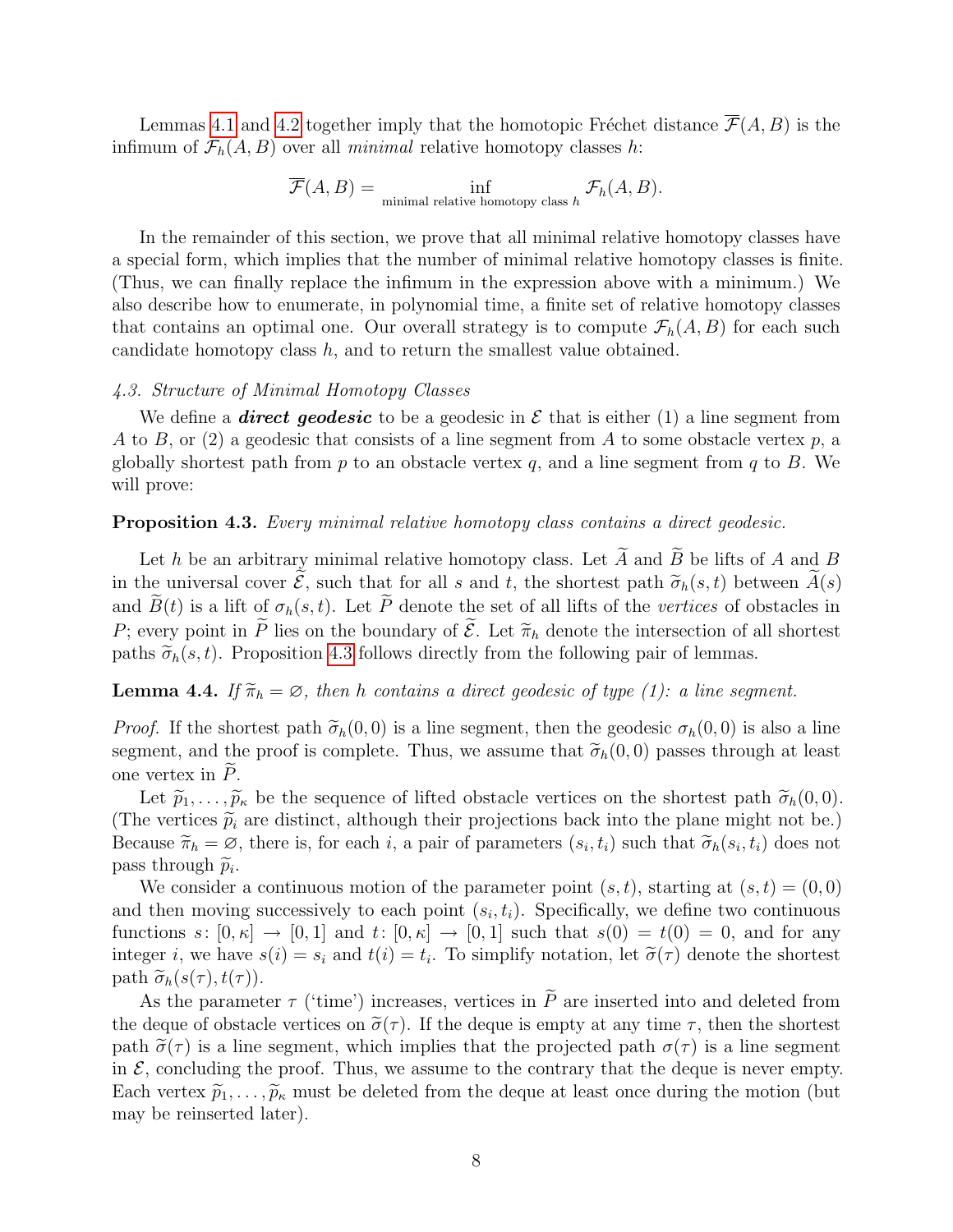Suppose  $\tilde{p}$  is the *last* vertex among  $\tilde{p}_1, \ldots, \tilde{p}_k$  to be removed from the deque for the first time. Without loss of generality, we assume  $\tilde{p}$  is first removed from the front of the deque at time  $\tau_1$ . Let  $\tilde{q}$  denote the second vertex in the deque just before  $\tilde{p}$  is removed; this vertex must exist, because the deque is never empty. The vertex  $\tilde{p}$  lies on the first segment  $\tilde{a}\tilde{q}$  of  $\widetilde{\sigma}(\tau_1)$ , where  $\widetilde{a} = A(s(\tau_1)).$ 

By definition of  $\tilde{p}$ , vertex  $\tilde{q}$  must have been pushed onto the back of in the deque at some earlier time  $\tau_2 < \tau_1$ . Just before  $\tilde{q}$  is inserted, the last vertex in the deque must be  $\tilde{p}$ . Moreover,  $\tilde{q}$  lies on the last segment  $\tilde{p}b$  of  $\tilde{\sigma}(\tau_2)$ , where  $b = B(t(\tau_2))$ . Thus, there is a line segment  $\tilde{a}b$  between a point in A and a point in B. The projection ab of this segment into  $\mathcal E$  is a line segment in homotopy class h. is a line segment in homotopy class h.

**Lemma 4.5.** If  $\widetilde{\pi}_h \neq \emptyset$ , then h contains a direct geodesic of type (2): the concatenation of a line segment from A to some obstacle vertex p, a globally shortest path from p to an obstacle vertex q, and a line segment from q to B.

*Proof.* The path  $\widetilde{\pi}_h$  is a shortest path between some pair of lifted obstacle vertices  $\widetilde{p}$  and  $\widetilde{q}$ . (In the special case where  $\tilde{\pi}_h$  is a single point, we have  $\tilde{p} = \tilde{q} = \tilde{\pi}_h$ .) Now  $\tilde{p}$  and  $\tilde{q}$  are lifts of obstacle vertices p and q (which may be the same point, even if  $\tilde{p}$  and  $\tilde{q}$  are not), and  $\tilde{\pi}_h$  is similarly a lift of some path  $\pi_h$  with endpoints p and q.

Let  $\sigma(p,q)$  denote a globally shortest path from p to q, and suppose that it is strictly shorter than  $\pi_h$ . For any parameters s and t, let  $\tau(s,t)$  denote the curve obtained from  $\sigma_h(s,t)$  by replacing the subpath  $\pi_h$  with  $\sigma(p,q)$ . All paths  $\tau(s,t)$  belong to the same relative homotopy class, which we denote h'. We now easily confirm that  $h' \prec h$ , contradicting our assumption that h is minimal. We conclude that  $\pi_h$  is the shortest path from p to q.

It remains to show that there is a line segment from some point on  $A$  to  $p$ . (A similar argument implies that there is a line segment from  $q$  to some point on  $B$ .) For all  $s$  and  $t$ , the geodesic  $\sigma_h(s, t)$  is the concatenation of a geodesic  $\alpha(s)$  from A to p, the shortest path  $\pi_h$ , and a geodesic  $\beta(t)$  from q to B. If  $\alpha(0)$  is a line segment, our claim is proved. Thus, we assume that  $\alpha(0)$  is not a line segment, which implies that the lifted path  $\tilde{\alpha}(0)$  passes through at least one lifted obstacle vertex other than its endpoint  $\tilde{p}$ . Let  $\tilde{p}^-$  be the last lifted<br>obstacle vertex on  $\tilde{\alpha}(0)$  before  $\tilde{\alpha}$ . Let  $\varepsilon$ , be the largest value such that  $\tilde{\alpha}(s)$  contains obstacle vertex on  $\tilde{\alpha}(0)$  before  $\tilde{p}$ . Let  $s_0$  be the largest value such that  $\tilde{\alpha}(s)$  contains  $\tilde{p}^-$  for  $\tilde{p}$  and  $\alpha \in \mathbb{R}$ . Secondary  $\tilde{p}^-$  is not on the common subpath  $\tilde{\tilde{\pi}}$ , it is not all  $0 \le s \le s_0$ . Because  $\tilde{p}^-$  is not on the common subpath  $\tilde{\pi}_h$ , it is not on every geodesic  $\tilde{\alpha}(s)$ , which implies that  $s \le 1$ . The geodesic  $\alpha(s_0)$  is a line segment  $\tilde{\alpha}(s)$ , which implies that  $s_0 < 1$ . The geodesic  $\alpha(s_0)$  is a line segment.

<span id="page-8-0"></span>**Corollary 4.6.** We can enumerate a set of  $O(mnk^4)$  relative homotopy classes that contains at least one optimal relative homotopy class, in  $O(mnk^4)$  time.

*Proof.* For any points  $a \in A$  and  $b \in B$ , we call the line segment ab **extremal** if it satisfies one of the following conditions:

- (i) The endpoints are vertices of A and B.
- (ii) One endpoint is a vertex of A or B and the segment contains one vertex of P.
- (iii) The segment contains two vertices of P.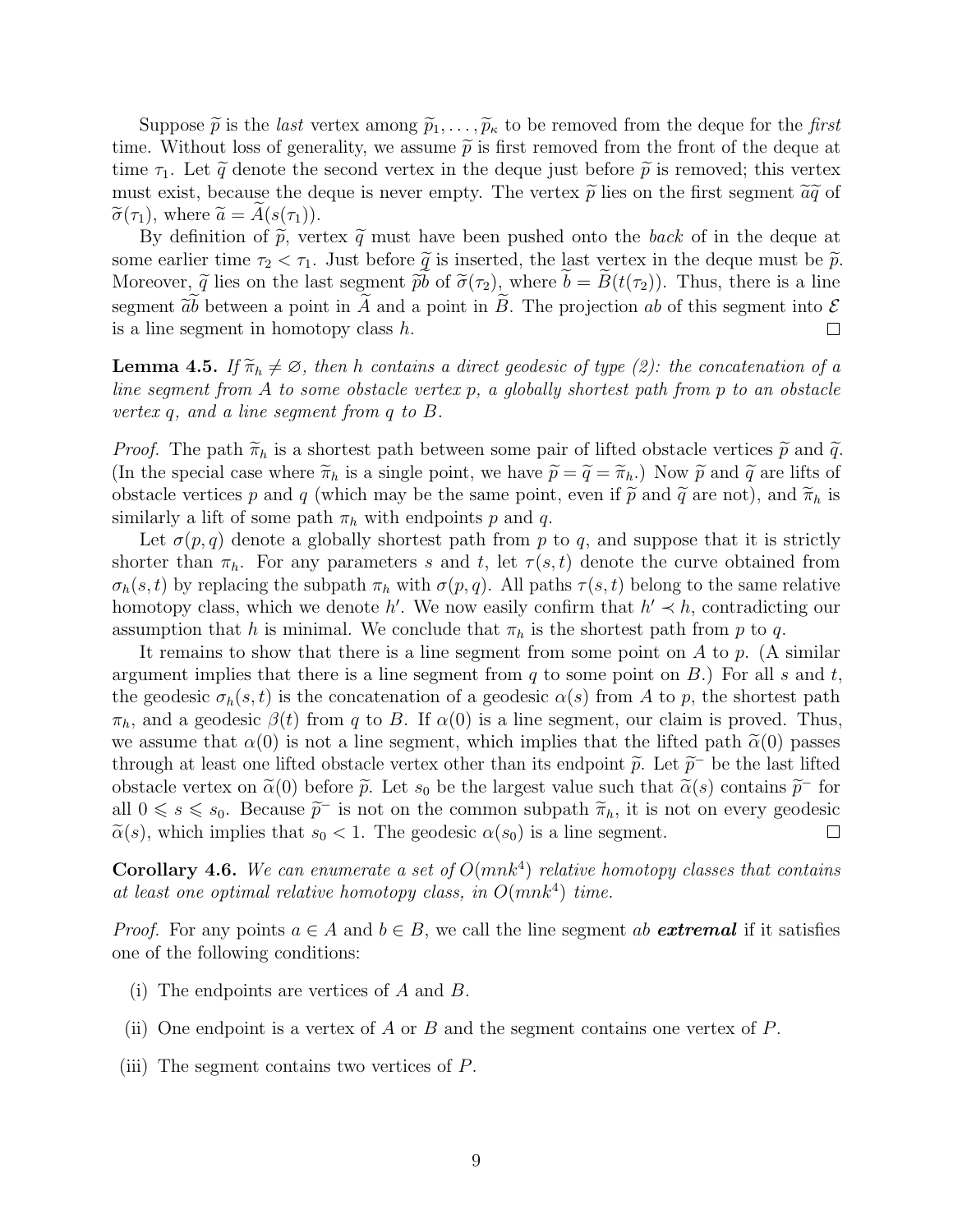Every line segment in  $\mathcal E$  is relatively homotopic to at least one extremal line segment in  $\mathcal E$ . Thus, to enumerate the relative homotopy classes that contain a line segment, it suffices to enumerate the extremal line segments in  $\mathcal{E}$ .

There are  $O(mn)$  extremal segments of type (i), which we can easily enumerate in  $O(mn)$ time by brute force. Each vertex  $a \in A$  and vertex  $p \in P$  determine at most n extremal segments of type (ii), one for each intersection between the ray from a through  $p$  and  $B$ . Similarly, each vertex  $b \in B$  and vertex  $p \in P$  determine at most m extremal segments of type (ii). Thus, there are  $O(mnk)$  extremal segments of type (ii); again, we can easily enumerate these in  $O(mnk)$  time. Finally, any two vertices  $p, q \in P$  determine  $O(mn)$  extremal segments of type (iii), distinguished by the intersection points of the line through p and q with A and B, so there are  $O(mnk^2)$  type-(iii) extremal segments in total. For any obstacle vertices p and q, we can compute the intersection points between the line through  $p$  and  $q$  and  $A$  or  $B$ in  $O(m + n)$  time, and then enumerate the extremal segments that contain both p and q in  $O(mn)$  time, again by brute force.

Altogether, we enumerate  $O(mnk^2)$  extremal line segments in  $O(mnk^2)$  time. To build all extremal line segments in  $\mathcal{E}$ , we discard any line segment that intersects any obstacle polygon; this takes  $O(mnk^3)$  time in total.

To enumerate all other direct geodesics (of type (2)), we begin by computing shortest paths between every pair of obstacle vertices [[22](#page-26-5)]. (If there is more than one shortest path between any pair of obstacles vertices, we can break ties arbitrarily.) Next, for every obstacle vertex p, we want to find all (relative homotopy classes of) line segments starting at  $p$  and ending at a point on A or on B. We compute them as follows: for every obstacle vertex  $q \neq p$ , we shoot a ray from p in the direction of q until it reaches the interior of an obstacle (or infinity), and then compute all  $O(m+n)$  intersections between the resulting line segment (or ray) and the curves A and B. This gives us endpoints of line segments starting at p. To this list of line segments, we also add every segment in  $\mathcal E$  from p to a vertex of A or B. We now have the complete list of potential initial and final segments of direct geodesics. Finally, we concatenate all  $O(mk)$  initial segments,  $O(k^2)$  shortest paths, and  $O(nk)$  final segments to obtain  $O(mnk^4)$  paths in  $O(mnk^4)$  time.  $\Box$ 

Proposition [4.3](#page-7-1) is not a complete characterization of minimal relative homotopy classes. It is easy to find direct geodesics of type (2) whose relative homotopy classes are not minimal. However, the next lemma shows that every type (1) direct geodesic determines a minimal homotopy class.

# <span id="page-9-0"></span>**Lemma 4.7.** The relative homotopy class of any line segment is minimal.

*Proof.* Let  $\sigma$  be a line segment from  $A(s)$  to  $B(t)$ , and let h be the relative homotopy class of  $\sigma$ . For any relative homotopy class  $h' \neq h$ , the shortest path  $\sigma_{h'}(s, t)$  must be longer than  $\sigma = \sigma_h(s, t)$ , which implies that  $h' \nleq h$ . We conclude that h is minimal.  $\Box$ 

There are input instances that admit  $\Omega(mnk^2)$  distinct minimal relative homotopy classes. For example, Figure [3](#page-10-1) shows such an example with  $k/3$  triangular obstacles. If the triangles are sufficiently small, the line through any two obstacle vertices intersects a constant fraction of the edges of both A and B, defining  $\Omega(mnk^2)$  type-(iii) extremal line segments. Lemma [4.7](#page-9-0) implies that the homotopy classes of these extremal line segments are minimal. A constant fraction of these minimal homotopy classes contain at most four extremal segments.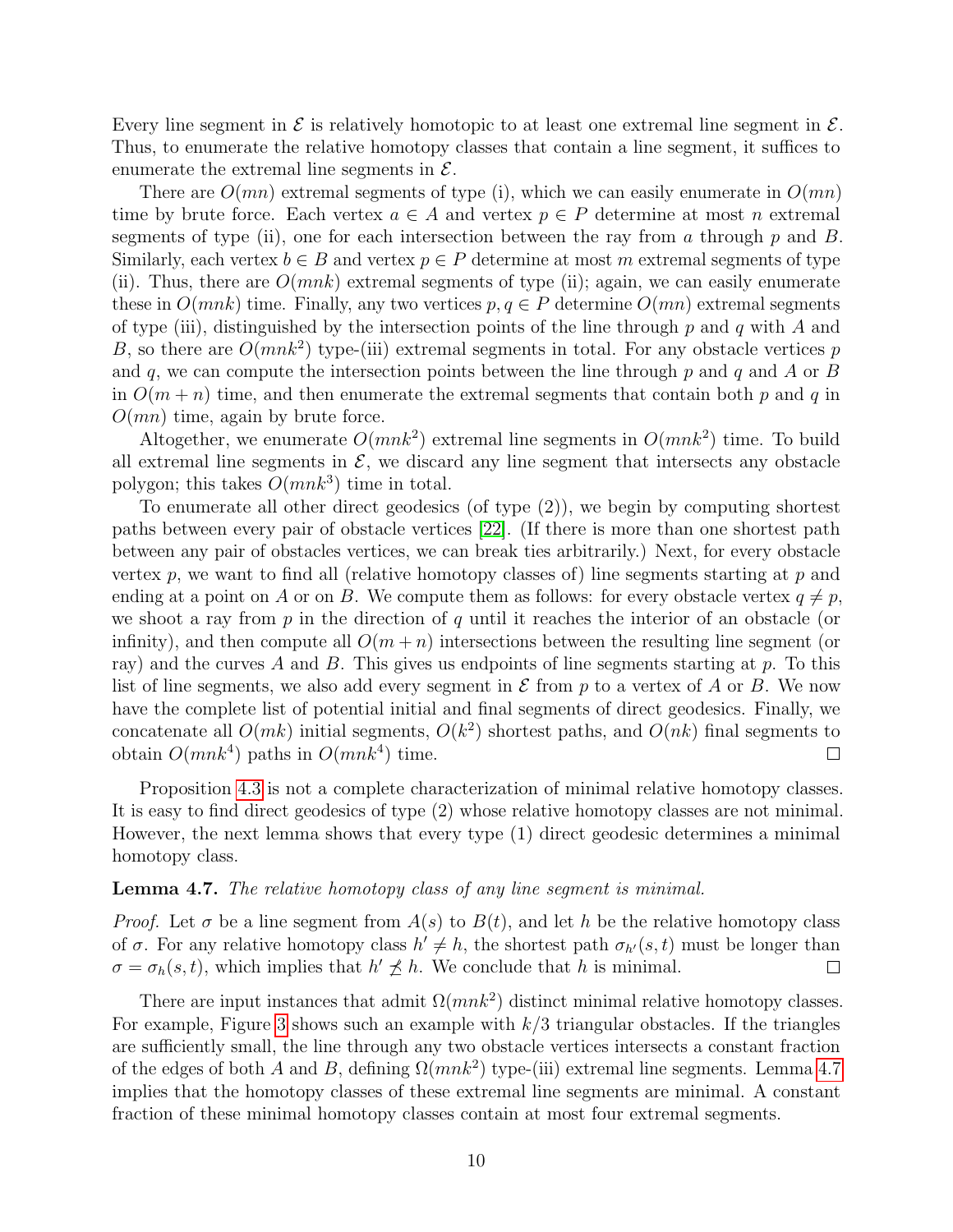

<span id="page-10-1"></span>Figure 3: Curves and obstacles that admit  $\Omega(mnk^2)$  minimal relative homotopy classes and  $\Omega(mnk^4)$  relative homotopy classes of direct geodesics.

Moreover, this example admits  $\Omega(mnk^4)$  relative homotopy classes of type-(2) direct geodesics. Consider the direct geodesics whose first and last obstacle vertices lie on the convex hull of the obstacles. There are  $\Omega(k^2)$  choices for the first and last obstacle vertices; for each such choice, there are  $\Omega(mk)$  choices for the initial line segment and  $\Omega(nk)$  choices for the final line segment. Thus, any improvement in this portion of the algorithm will require a finer characterization of minimal relative homotopy classes.

## <span id="page-10-0"></span>4.4. Point Obstacles

Our previous structural results also apply to degenerate obstacles, such as points or line segments, with little modification, by replacing them with sufficiently small or thin triangles. Corollary [4.6](#page-8-0) then implies a bound of  $O(mnk^4)$  on the number of minimal homotopy classes for such inputs. The goal of this section is to provide a complete characterization of the minimal homotopy classes when all the obstacles are points, which yields a better bound of  $O(mnk^2)$  on their number.

Thus, in this section, let P be a set of obstacle points in general position. Because the obstacles are now *closed* sets, there are pairs of points in  $\mathcal{E} = \mathbb{E}^2 \setminus P$  that have no shortest path between them; more generally, there are homotopy classes of paths in  $\mathcal E$  that contain no geodesics. In this setting, the distance between two points  $a$  and  $b$  (within any homotopy class) is properly defined as the infimum of the lengths of all paths (in that homotopy class) from a to b. For simplicity of exposition (and computation), we extend the definition of 'geodesic' to include any path in  $\mathbb{E}^2$  that arises as the limit of a converging sequence of paths in  $\mathcal E$  in the same homotopy class (with fixed endpoints), whose lengths converge to the distance between the endpoints within that homotopy class. Geometrically, geodesics in  $\mathcal E$ are now polygonal paths in  $\mathbb{E}^2$  whose internal vertices are obstacle points. (This extension is implicit in the works of Efrat et al. [[16](#page-25-7)] and Bespamyatnikh [[4](#page-24-3)], who describe algorithms to compute 'shortest' paths homotopic to a given path, in the plane minus a set of points.)

However, in order to uniquely identify the relative homotopy class of a geodesic, some additional information is now required in addition to its geometry. Specifically, we associate a **turning angle** with each obstacle point that the geodesic touches. Consider a geodesic  $\gamma$ that passes through an obstacle point p. Let  $C_{\varepsilon}$  be a circle centered at p with radius  $\varepsilon > 0$ , small enough to exclude every other obstacle in P. A turning angle of  $\theta$  at an obstacle point p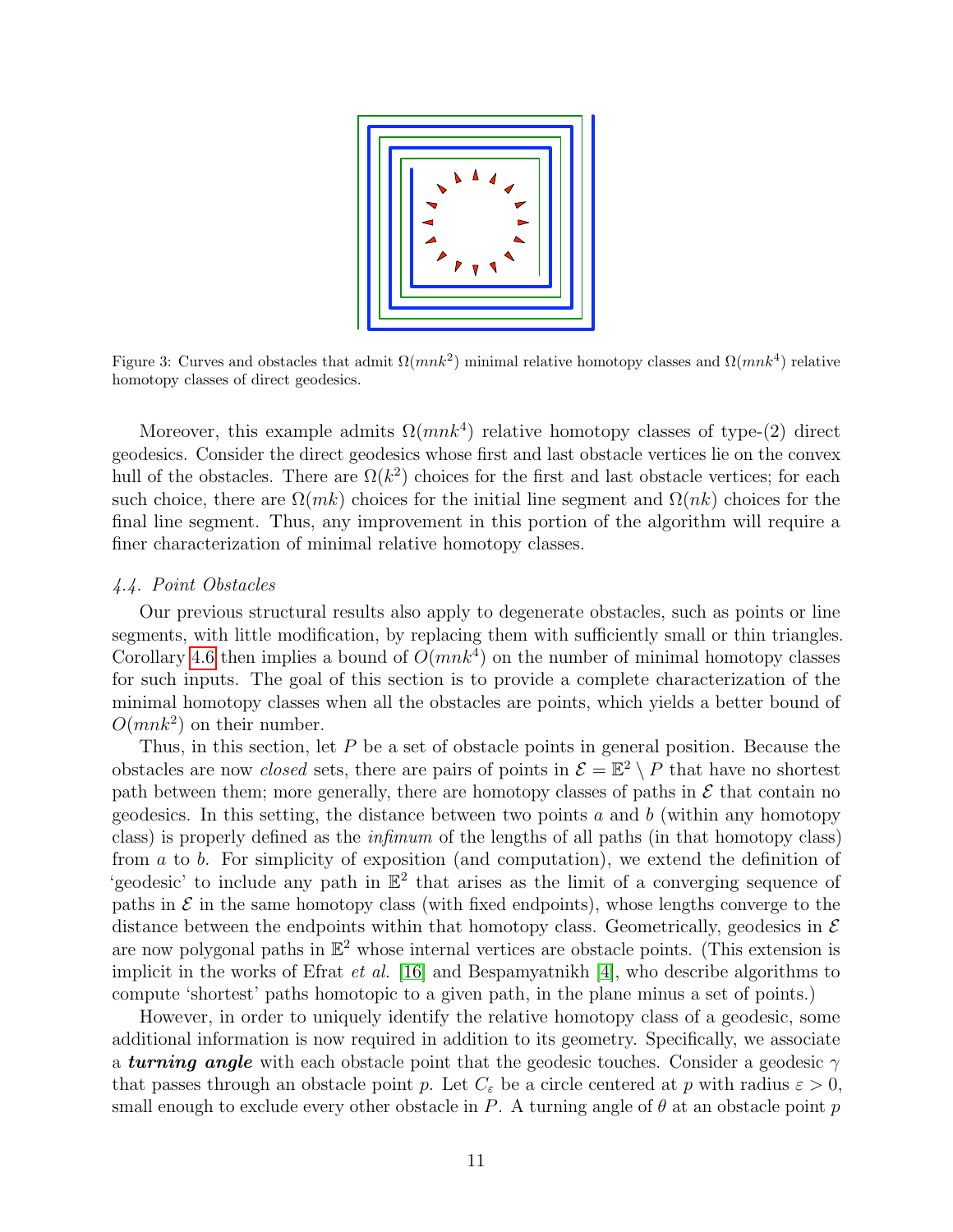indicates that replacing the portion of  $\gamma$  inside  $C_{\varepsilon}$  with an arc of length  $\varepsilon|\theta|$  around  $C_{\varepsilon}$ , which goes counterclockwise around  $C_{\varepsilon}$  if  $\theta > 0$  and clockwise if  $\theta < 0$ , yields a new path homotopic to  $\gamma$ . See Figure [4.](#page-11-0) A path could meet the same obstacle point more than once; we associate a different turning angle with each incidence. If  $\gamma$  is a geodesic, none of its turning angles is in the range  $(-\pi, \pi)$ , since otherwise  $\gamma$  could be locally shortened.



<span id="page-11-0"></span>Figure 4: Four turning angles determine four different homotopy classes.

# <span id="page-11-1"></span>**Proposition 4.8.** In the case of point obstacles, a relative homotopy class is minimal if and only if it contains a line segment.

*Proof.* One direction of the proof is straightforward: Let h be the relative homotopy class of the line segment  $\sigma$  from  $A(s)$  to  $B(t)$ . By our non-degeneracy assumption, up to slightly moving  $\sigma$ , we may assume that it touches no obstacle point and apply Lemma [4.7.](#page-9-0)

To prove the opposite implication, we consider a minimal relative homotopy class  $h$ . As in the proof of Proposition [4.3,](#page-7-1) we define  $\widetilde{\pi}_h$  to be the intersection of the shortest paths between  $A(s)$  and  $B(t)$ , for all  $s, t \in [0, 1]$ . If  $\widetilde{\pi}_h = \varnothing$ , then the proof of Lemma [4.4](#page-7-2) already implies that h contains a line segment, so we assume that  $\tilde{\pi}_h \neq \emptyset$ . In particular, there is a lifted obstacle point  $\tilde{p}$  such that for any  $s, t \in [0, 1]$ , the shortest path  $\tilde{\sigma}_h(s, t)$  passes through  $\tilde{p}$ . Let  $\theta(s,t)$  denote the turning angle of  $\widetilde{\sigma}_h(s,t)$  at  $\widetilde{p}$ .

For all s and t, the path  $\tilde{\sigma}_h(s, t)$  is a shortest path, so  $\theta(s, t)$  must lie outside the open interval  $(-\pi, \pi)$ . This turning angle is a continuous function of s and t, so we can assume without loss of generality that it is always at least  $\pi$ . In other words, we assume that every path  $\tilde{\sigma}_h(s, t)$  winds counterclockwise around  $\tilde{p}$ . Recall that no three vertices of the input are collinear by our non-degeneracy assumption, so the minimum of  $\theta(s,t)$  is not a multiple of  $\pi$ , and can therefore be written as  $2\pi x + y$  for some integer x and some angle  $y \in (-\pi, \pi)$ .

Now  $\tilde{p}$  is a lift of some obstacle point p, and  $\tilde{\sigma}_h(s,t)$  similarly projects to a geodesic  $\sigma_h(s,t)$ . For each s and t, let  $\tau(s,t)$  denote the path meeting the same obstacles in  $\mathcal E$  in the same order and with the same turning angles as  $\sigma_h(s, t)$ , except that the turning angle at p is reduced by  $2\pi x$ . All paths  $\tau(s,t)$  belong to a single relative homotopy class, which we denote by  $h'$ .

For every s and t, the paths  $\tau(s,t)$  and  $\sigma_h(s,t)$  have precisely the same length. This implies that  $\sigma_{h'}(s,t)$  is never longer than  $\sigma_h(s,t)$ ; thus,  $h' \leq h$ .

Now let s and t be parameters such that  $\theta(s,t)$  is minimized, and write  $\theta(s,t) = 2\pi x + y$ for some integer x and some  $y \in (-\pi, \pi)$ . By construction, the turning angle of  $\tau(s, t)$  at p equals y. Thus  $\tau(s, t)$  is not a geodesic, so  $\sigma_{h'}(s, t)$  is strictly shorter than  $\tau(s, t)$ , which has the same length as  $\sigma_h(s,t)$ . With the previous paragraph, this proves  $h' \prec h$ , contradicting our initial assumption that  $h$  is minimal.  $\Box$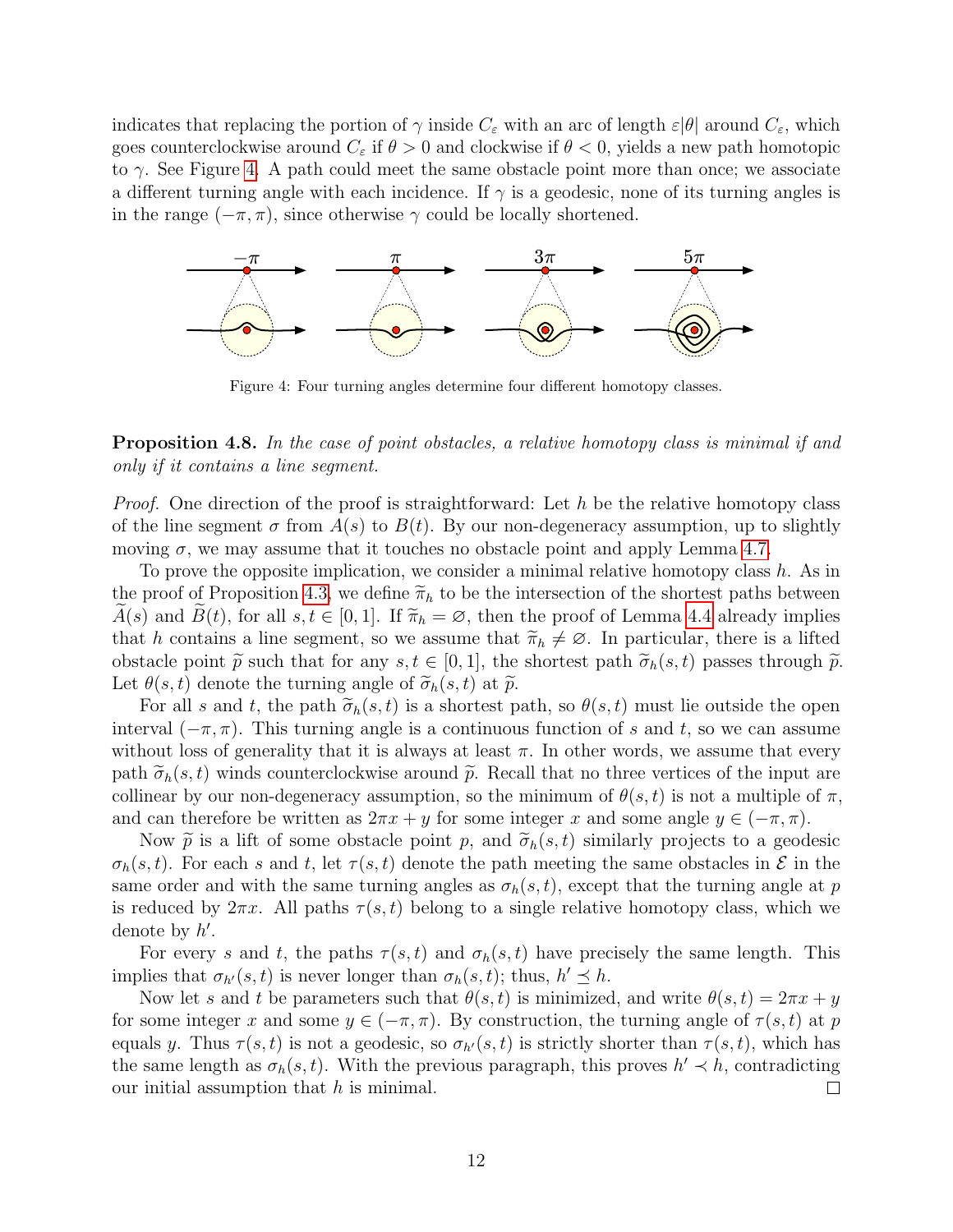Corollary 4.9. In the case of point obstacles, we can enumerate a superset of the minimal relative homotopy classes of size  $O(mnk^2)$  in  $O(mnk^2)$  time.

*Proof.* In the proof of Corollary [4.6,](#page-8-0) we saw how to enumerate the  $O(mnk^2)$  relative homotopy classes of line segments in  $O(mnk^2)$  time; every minimal homotopy class contains a line segment by Proposition [4.8.](#page-11-1)  $\Box$ 

We emphasize that Proposition [4.8](#page-11-1) does not imply that the optimal *leash map* contains a line segment. At first glance, it may seem natural to conjecture that the optimal leash map must also contain a line segment; surprisingly, this conjecture is actually false.

Lemma 4.10. There is a pair of polygonal curves and a set of point obstacles such that no optimal leash map contains a line segment.

*Proof.* Consider the instance shown in Figure [5\(](#page-12-0)a). The vertices of A have coordinates  $(-2, 2)$ ,  $(-2, 4)$ ,  $(2, 4)$ , and  $(2, 2)$ , in that order; the vertices of B have coordinates  $(-2, -2)$ ,  $(-2, -4)$ ,  $(2, -4)$ , and  $(2, -2)$ , in that order; and the obstacle points have coordinates  $(1, 2)$ ,  $(-1, 2)$ ,  $(-1, -2)$ , and  $(1, -2)$ . (This instance is highly degenerate, but it can easily be perturbed into general position without affecting the result.)



<span id="page-12-0"></span>Figure 5: (a) An instance where no optimal leash map contains a line segment. (b) Up to symmetry, the only four relative homotopy classes of line segments. (c) Half of a symmetric leash map in homotopy class I.

Up to rotations and reflections, there are only four relative homotopy classes of segments with one endpoint on each curve. Figure [5\(](#page-12-0)b) shows one line segment (dashed) and the initial and final leashes (solid) in each relative homotopy class. As suggested by the figure, we call these four classes I,  $Z$ ,  $L$ , and  $C$ . We claim that class I is the only optimal relative homotopy class, and that the optimal leash map does not contain a line segment.

Figure [5\(](#page-12-0)c) shows the first half of a leash map in class I, in which one endpoint of the leash traverses A completely before the other endpoint moves at all. The figure shows five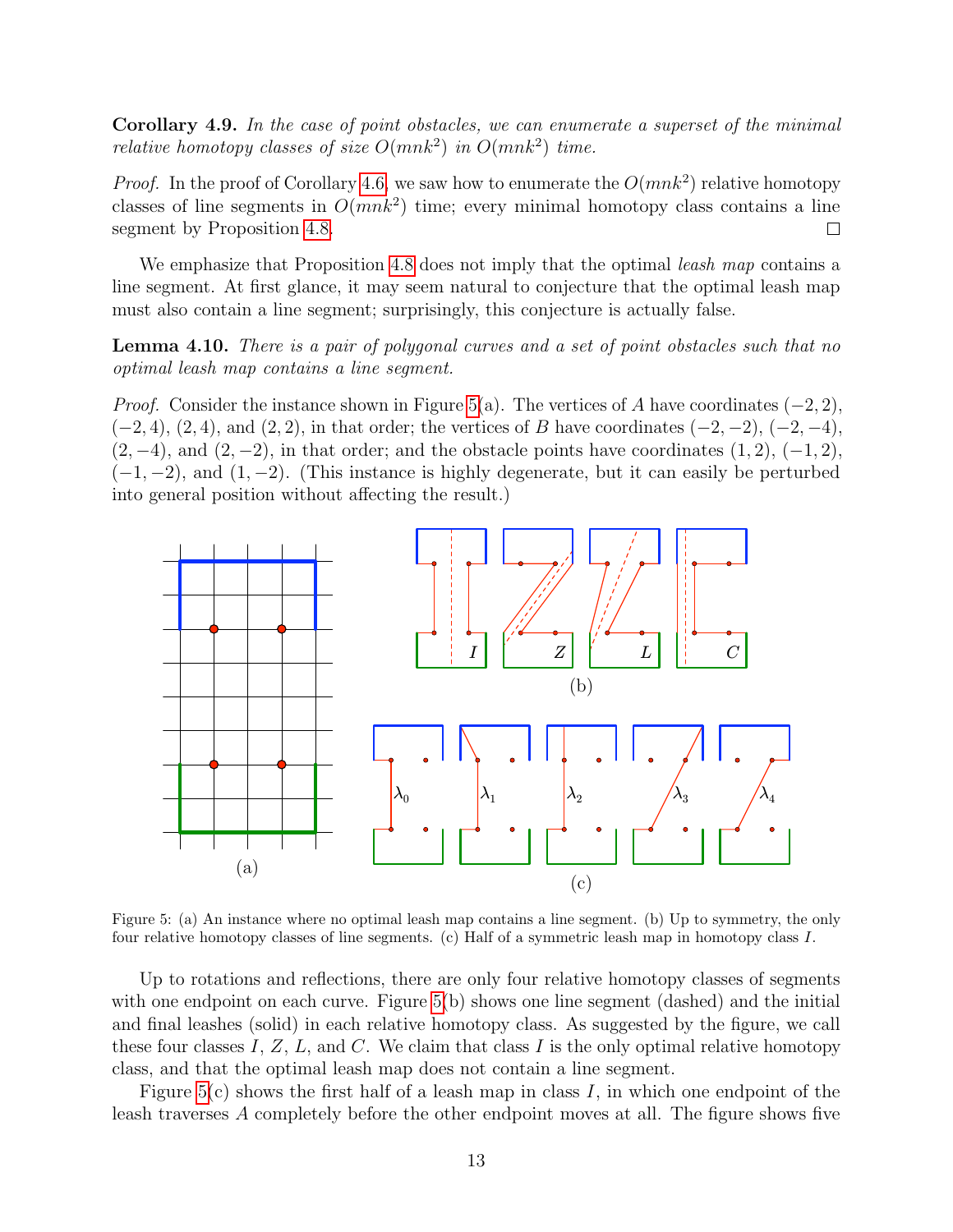critical leashes  $\lambda_0$ ,  $\lambda_1$ ,  $\lambda_2$ ,  $\lambda_3$ ,  $\lambda_4$ ; between any two critical leashes, the length of the leash is either monotonically increasing or monotonically decreasing. The longest critical leash is  $\lambda_3$ , either monotonically increasing or monotonically decreasing. The longest critical leash is  $\lambda_3$ ,<br>which has length  $1 + 3\sqrt{5} \approx 7.708$ ; this is also the length of the leash map. The final leashes which has length  $1 + 3\sqrt{5} \approx 7.708$ ; this is also the length of the leash map. The final leasnes<br>in classes Z, L, and C have lengths 8,  $4 + 2\sqrt{5} \approx 8.472$ , and 10, respectively. Within each relative homotopy class, the length of the final leash is a lower bound on the length of any leash map. Thus, I is the unique optimal homotopy class. On the other hand, the shortest line segment in class I has length 8, which is longer than  $\lambda_3$ . This completes the proof.  $\Box$ 

## 4.5. Non-polygonal Obstacles

Our proof of Proposition [4.3](#page-7-1) can be extended to non-polygonal obstacles with only minor modifications; the obstacles need not be convex or have smooth boundaries. In this more general setting, the initial and final segments of a direct geodesic must be tangent to the obstacles at their endpoints; that is, these segments can be made slightly longer without intersecting any obstacle. The algorithmic results in Sections [5](#page-13-0) and [6](#page-20-0) similarly extend to non-polygonal objects, provided one can efficiently compute the visibility graph of the obstacles [[27](#page-26-6), [28](#page-26-7)]; the running time of the resulting algorithm obviously depends on the exact representation of the objects. Further details of this extension are described by Chambers [[7](#page-25-9)].

#### <span id="page-13-0"></span>5. Computing Homotopic Fréchet Distance

Finally, we describe our algorithm to compute the homotopic Fréchet distance between two polygonal curves in the plane with polygonal obstacles. Our approach is to compute a set of relative homotopy classes that includes at least one optimal class, as described by Corollary [4.6,](#page-8-0) and then compute the Fréchet distance  $\mathcal{F}_h(A, B)$  within each homotopy class h in this set. Our algorithm to compute  $\mathcal{F}_h(A, B)$  is a direct adaptation of Alt and Godau's algorithm for computing the classical Fréchet distance between polygonal paths in the plane  $[2]$ .

Henceforth, to simplify notation, we consider that the polygonal chain A, whose ordered sequence of vertices is  $a_0, a_1, \ldots, a_m$ , is parameterized over the interval  $[0, m]$ , instead of  $[0, 1]$ as in previous sections, so that  $A(i) = a_i$  for each integer i between 0 and m. Similarly, we parameterize B over the interval  $[0, n]$ . As in the previous section, for any  $s \in [0, m]$  and  $t \in [0,n]$ , let  $\sigma_h(s,t)$  denote the shortest path from  $A(s)$  to  $B(t)$  in homotopy class h, and let dist<sub>h</sub> $(s, t) = \text{len}(\sigma_h(s, t))$ . For any  $\varepsilon > 0$ , let  $F_{\varepsilon} \subseteq [0, m] \times [0, n]$  denote the free space  $\{(s,t) \mid \text{dist}_h(s,t) \leq \varepsilon\}.$  Our goal is to compute the smallest value of  $\varepsilon$  such that  $F_{\varepsilon}$  contains a monotone path from  $(0, 0)$  to  $(m, n)$ ; this is precisely the Fréchet distance  $\mathcal{F}_h(A, B)$ .

The parameter space  $[0, m] \times [0, n]$  decomposes naturally into an  $m \times n$  grid; let  $\square_{i,j} =$  $[i-1, i] \times [j-1, j]$  denote the grid cell representing paths from the *i*th edge of A to the *j*th edge of B.

#### 5.1. Geodesic Distance Is Convex

In this section, we prove the following proposition, required by our generalization of Alt and Godau's algorithm:

<span id="page-13-2"></span>**Proposition 5.1.** The restriction of the function dist<sub>h</sub> to any grid cell  $\Box_{i,j}$  is convex.

<span id="page-13-1"></span>We first recall the following elementary classical properties of the Euclidean norm (denoted  $\|\cdot\|$ ).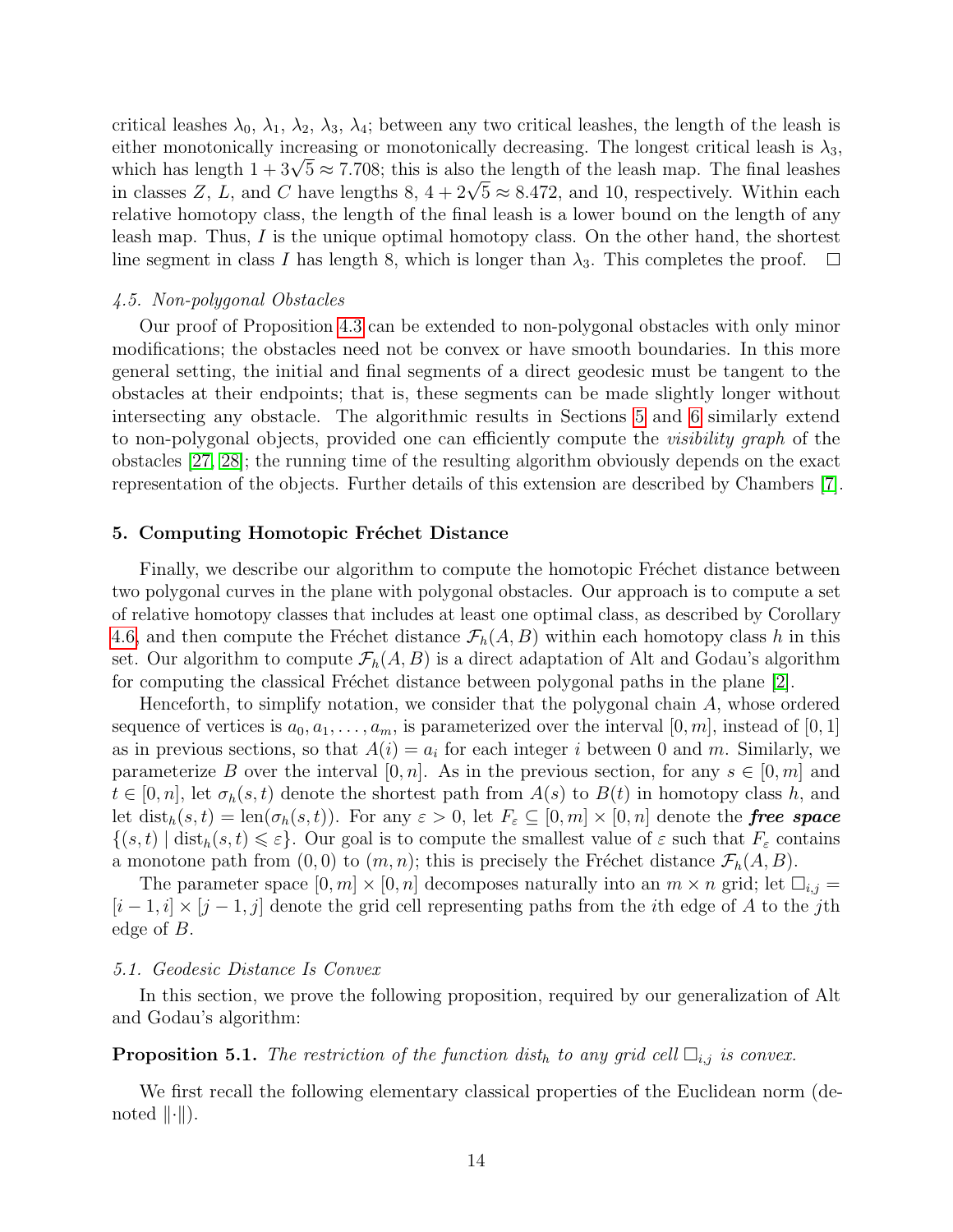**Lemma 5.2.** Let o be a fixed point in the plane, and let  $\varphi_o : \mathbb{R}^2 \to \mathbb{R}$  be the function  $p \mapsto ||\overrightarrow{op}||$ . The gradient of  $\varphi_o$  at any point  $p \neq o$  is  $\overrightarrow{op}/\|\overrightarrow{op}\|$ . The function  $\varphi_o$  is convex everywhere, and of class  $C^1$  everywhere except at o.

Let  $\alpha, \beta \colon [0, 1] \to \mathcal{E}$  be affine functions with (constant) derivatives  $\vec{a}$  and  $\vec{b}$  respectively, and let h be a relative homotopy class. For each  $t \in [0, 1]$ , let  $\sigma(t)$  be the shortest path from  $\alpha(t)$  to  $\beta(t)$  in relative homotopy class h, and let  $d(t)$  denote the length of  $\sigma(t)$ .

Fix  $t \in [0, 1]$ . The shortest path  $\sigma(t)$  is a polygonal curve. Let  $\vec{u}(t)$  be the unit vector representing the direction of the first line segment of  $\sigma(t)$  (at its initial point  $\alpha(t)$ ). Similarly, we denote by  $\vec{v}(t)$  the unit vector representing the direction of the last line segment of  $\sigma(t)$ .

Recall that, as t increases, the shortest path  $\sigma(t)$  encounters a finite number of *events*. Between every two consecutive events, the sequence of obstacle vertices at which  $\sigma(t)$  bends is the same.

<span id="page-14-0"></span>**Lemma 5.3.** Between any two consecutive events, d is convex and of class  $C^1$ . In particular,  $d'(t) = \vec{b} \cdot \vec{v}(t) - \vec{a} \cdot \vec{u}(t)$ , where  $\cdot$  denotes the inner product.

*Proof.* Fix two consecutive events  $t_0$  and  $t_1$ .

Assume first that for all t between  $t_0$  and  $t_1$ , the path  $\sigma(t)$  is not a line segment. Then for every  $t \in [t_0, t_1], \sigma(t)$  is the concatenation of a line segment from  $\alpha(t)$  to a fixed obstacle vertex  $p$ , a geodesic from  $p$  to another fixed obstacle vertex  $q$ , and the line segment from  $q$ to  $\beta(t)$ . It follows that  $d(t)$  equals a constant plus  $\|\overrightarrow{p\alpha(t)}\| + \|q\overrightarrow{\beta(t)}\|$ . Our result is now a consequence of Lemma [5.2.](#page-13-1) Specifically,  $d$  is the sum of two convex functions, and is therefore convex. Since  $\alpha$  and  $\beta$  do not meet obstacle vertices, the function d is  $C^1$  in the interval  $[t_0, t_1]$ . The chain rule implies the claimed expression for d'. Specifically,

$$
\frac{d}{dt} \|\overrightarrow{p\alpha(t)}\| = \frac{d}{dt} \varphi_p(\alpha(t)) = \overrightarrow{\nabla} \varphi_p(\alpha(t)) \cdot \frac{d}{dt} \alpha(t) = \frac{\overrightarrow{p\alpha(t)}}{\|\overrightarrow{p\alpha(t)}\|} \cdot \overrightarrow{a} = -\overrightarrow{u}(t) \cdot \overrightarrow{a}.
$$

A similar derivation implies that  $\frac{d}{dt} ||\overrightarrow{q\beta(t)}|| = \vec{v}(t) \cdot \vec{b}$ .

If  $\sigma(t)$  is a line segment whenever  $t_0 \leq t \leq t_1$ , then  $d(t) = ||\overrightarrow{\alpha(t)}\beta(t)||$ . Since the function  $t \mapsto \alpha(t)\beta(t)$  is affine, Lemma [5.2](#page-13-1) also implies that d is convex and of class  $C^1$ , and that

$$
d'(t) = (\vec{b} - \vec{a}) \cdot \frac{\overrightarrow{\alpha(t)\beta(t)}}{\|\overrightarrow{\alpha(t)\beta(t)}\|}.
$$

Finally, we observe that

$$
\vec{u}(t) = \vec{v}(t) = \frac{\overrightarrow{\alpha(t)\beta(t)}}{\|\overrightarrow{\alpha(t)\beta(t)}\|},
$$

which completes the proof.

<span id="page-14-1"></span>Lemma 5.4. The function d is convex.

 $\Box$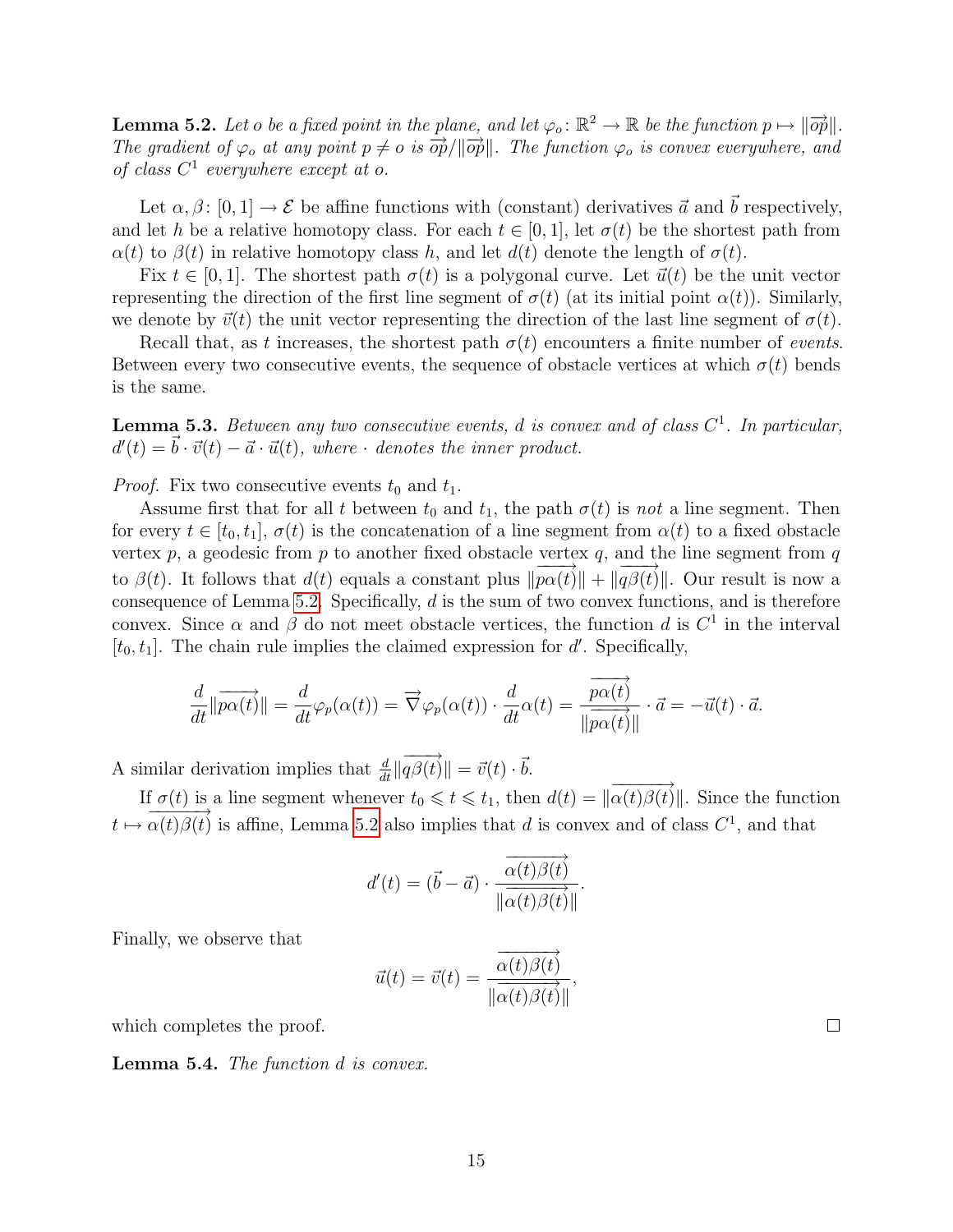*Proof.* Lemma [5.3](#page-14-0) implies that between consecutive events the function  $d'$  is continuous and non-decreasing; indeed,  $\vec{a} \cdot \vec{u}(t) = ||\vec{a}|| \cos \theta(t)$  where  $\theta(t)$  is the angle between  $\vec{a}$  and  $\vec{u}(t)$ . The angle  $\theta(t)$  is constant if point p and segment  $\alpha([0,1])$  are collinear; otherwise,  $|\theta(t)|$  is strictly increasing (from 0 to  $\pi$  if  $\alpha([0,1])$  was an infinite line). Thus,  $-\vec{a} \cdot \vec{u}(t)$  is non-decreasing; a similar argument implies that  $b \cdot \vec{v}(t)$  is non-increasing.

Let  $t_0$  be an arbitrary event. Since the functions  $t \mapsto \vec{u}(t)$  and  $t \mapsto \vec{v}(t)$  are continuous at  $t_0$ , Lemma [5.3](#page-14-0) implies that d' is also continuous at  $t_0$ . Thus, d' is non-decreasing over the entire interval  $[0, 1]$ , which implies that d is convex.  $\Box$ 

We now conclude:

*Proof of Proposition [5.1.](#page-13-2)* Let  $\square_{i,j}$  be an arbitrary grid cell. Choose parameters  $s, s' \in [i-1, i]$ and  $t, t' \in [j - 1, j]$ . We claim that the function  $\psi : [0, 1] \to \mathcal{E}$  defined by setting

$$
\psi(\lambda) := \text{dist}_h ((1 - \lambda)s + \lambda s', (1 - \lambda)t + \lambda t')
$$

is convex. Let  $\alpha, \beta : [0,1] \to \mathcal{E}$  be the unique affine reparameterizations of  $A|_{[s,s']}$  and  $B|_{[t,t']},$ respectively. Then  $\psi$  is exactly the function d that is proved convex in Lemma [5.4.](#page-14-1)

We conclude that the restriction of  $dist_h$  to any line segment in  $\Box_{i,j}$ , which is a map of the form  $\psi$  above, is convex. This completes the proof that the restriction of dist<sub>h</sub> to any grid cell  $\Box_{i,j}$  is convex.  $\Box$ 

## <span id="page-15-1"></span>5.2. Preprocessing for Distance Queries

The only significant difference between our algorithm and Alt and Godau's is that we require additional preprocessing to compute several critical distances and an auxiliary data structure to answer certain *distance queries*. (If there are no obstacles, each critical distance can be computed, and each distance query can be answered, in constant time.)

There are three types of critical distances:

- endpoint distances  $dist_h(0,0)$  and  $dist_h(m,n)$ ,
- vertex-edge distances  $dist_h(i, [j-1, j]) = min{dist_h(i, t) | t \in [j-1, j]}$  for all integers  $i \in [0, m]$  and  $j \in [1, n]$ , and
- edge-vertex distances  $dist_h([i-1,i],j) = min{dist_h(s,j) | s \in [i-1,i]}$  for all integers  $i \in [1, m]$  and  $j \in [0, n]$ .

Given integers i and j and any real value  $\varepsilon$ , a **horizontal distance query** asks for all values of  $t \in [j-1, j]$  such that  $dist_h(i, t) = \varepsilon$ , and a **vertical distance query** asks for all values of  $s \in [i-1, i]$  such that  $dist_h(s, j) = \varepsilon$ . The convexity of  $dist_h$  within any grid cell implies that any distance query returns at most two values.

<span id="page-15-0"></span>We first describe how to preprocess a single vertical edge in the parameter grid to answer distance queries; critical values are automatically computed during the preprocessing. Obviously a similar result applies to horizontal grid edges.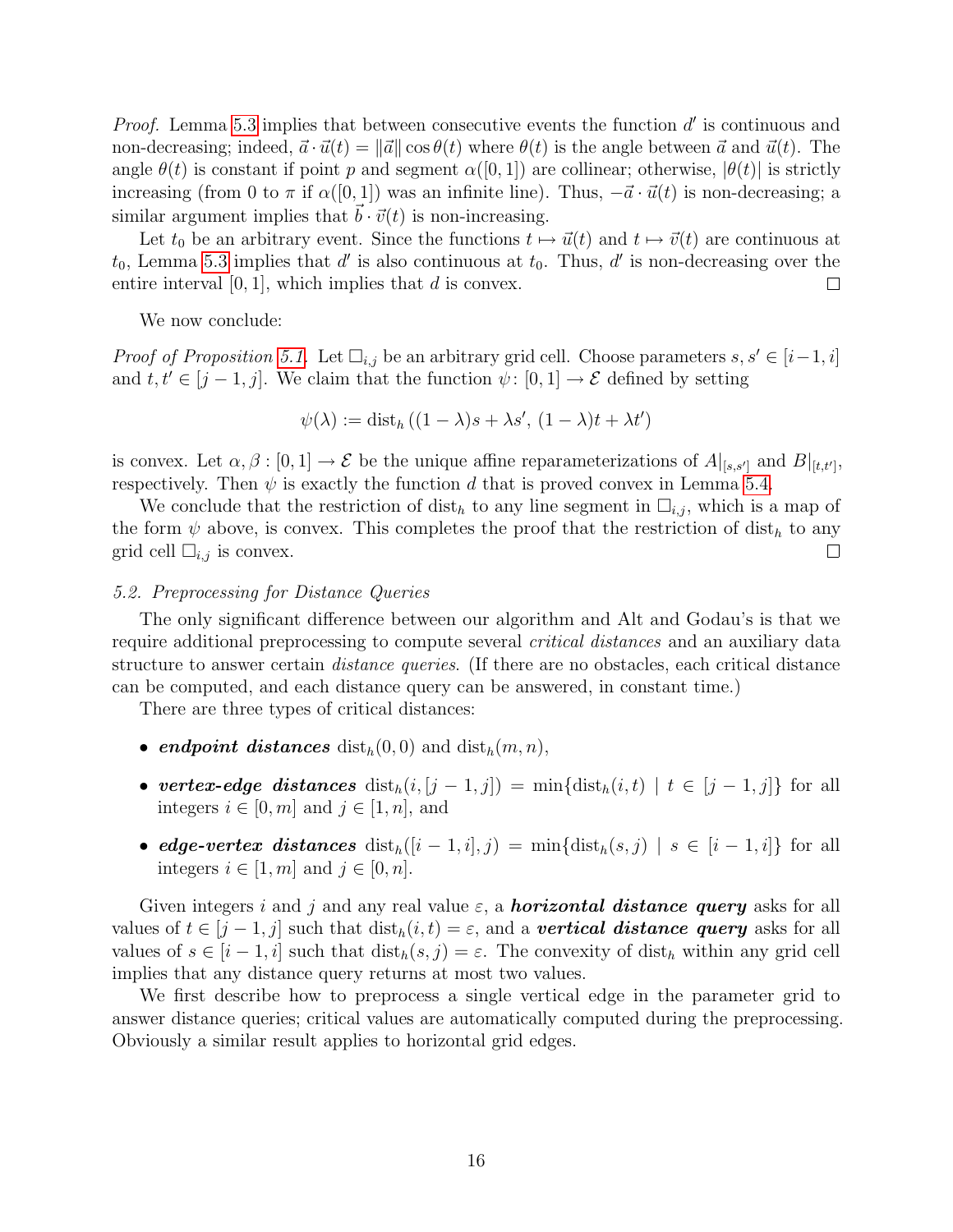**Lemma 5.5.** Suppose we are given a point p and a line segment  $\ell = \overline{xy}$ , parameterized over [0, 1], as well as the geodesic  $\sigma_h(p,x)$  and its length dist<sub>h</sub> $(p,x)$ . In  $O(k \log k)$  time, we can build a data structure of size  $O(k)$  such that for any  $\varepsilon$ , all values  $t \in [0,1]$  such that  $dist_h(p, \ell(t)) = \varepsilon$  can be computed in  $O(\log k)$  time. We also report the critical vertex-edge distance dist<sub>h</sub> $(p, \ell)$ , the path  $\sigma_h(p, y)$ , and its length dist<sub>h</sub> $(p, y)$ .

*Proof.* We first compute a constrained Delaunay triangulation [[9](#page-25-4)] of the obstacles  $P$ , the segment  $\ell$ , and point p in time  $O(k \log k)$ . This triangulation includes  $\ell$  and the edges of polygons in  $P$  as edges.

We apply the following observations used in the *funnel* algorithm for computing shortest homotopic paths [[8](#page-25-10), [23](#page-26-8), [21](#page-26-4)]. The shortest homotopic paths  $\sigma_h(p, x)$  and  $\sigma_h(p, y)$  may share a common subpath and then split at some vertex  $v$ ; this vertex is then the apex of two concave chains that form a funnel with base  $xy$ . Each concave chain has complexity at most k and intersects a given edge of the triangulation at most twice.

The geodesic from p to x may have complexity greater than  $O(k)$ , but (as observed above) the concave chain from v to x has at most  $O(k)$  segments. Our goal is to find a vertex w on  $\sigma_h(p,x)$  such that the path from w to x contains v. In other words, the chain from w to x along  $\sigma_h(p,x)$  has complexity  $O(k)$  and contains the concave funnel path.

To find w, walk along the geodesic from x to p. If we find a vertex where the chain is not concave, we must have passed v, so we mark the non-concave vertex as  $w$ . If we ever re-cross a segment of the triangulation a second time, we again must have passed the funnel apex v so we can mark the second crossing as w. (We walked along  $O(k)$  edges of the chain to find w.) Let  $\pi_h$  be the portion of  $\sigma_h(p,x)$  between p and w, and  $\tau_1$  be the portion of  $\sigma_h(p,x)$ between  $w$  and  $x$ .

We know that  $\pi_h$  is contained in  $\sigma_h(p, y)$ , since w is before the apex of the funnel v. Let  $\tau_2$  be the portion of  $\sigma_h(p, y)$  between w and y; this can be computed in  $O(k)$  time using the funnel algorithm. Given  $\tau_2$ , we can then find the apex of the funnel v in  $O(k)$  time.

Imagine extending each line segment on the concave chains until it intersects  $\ell$ , the line connecting  $x$  and  $y$ . Between the two concave chains, the combinatorial description of the distance function changes only at points where the extended lines meet  $\ell$ . To answer distance queries, we record the  $O(k)$  intersections of the extended lines with  $\ell$ . For each of the resulting intervals, record the (fixed) length of the geodesic up to the first vertex in the extended line, as well as the equations of the two lines that bracket the interval. In constant time per interval, we can also compute and store the value  $t^* \in [0,1]$  such that  $dist_h(p, \ell(t^*))$  is minimized; this gives the desired value  $dist_h(p, \ell)$ .

The funnel data structure requires  $O(k)$  space to store the  $O(k)$  combinatorial changes to the leash as its endpoint sweeps  $\ell = \overline{xy}$ .

Now given this data structure, we answer distance queries as follows. If the distance queried is smaller than  $dist_h(p, \ell)$ , we return the empty set. If it is equal to  $dist_h(p, \ell)$ , we return  $\ell(t^*)$ . If it is larger than  $dist_h(p, \ell)$ , we do two binary searches, one on the intervals between x and  $\ell(t^*)$  and the other on the intervals between  $\ell(t^*)$  and y.  $\Box$ 

<span id="page-16-0"></span>**Lemma 5.6.** Given any shortest path in the minimal relative homotopy class h, we can compute all critical distances, in  $O(mnk \log k)$  time and using  $O(mnk)$  space, as well as build a data structure of size O(mnk) that can answer any horizontal or vertical distance query in  $O(\log k)$  time.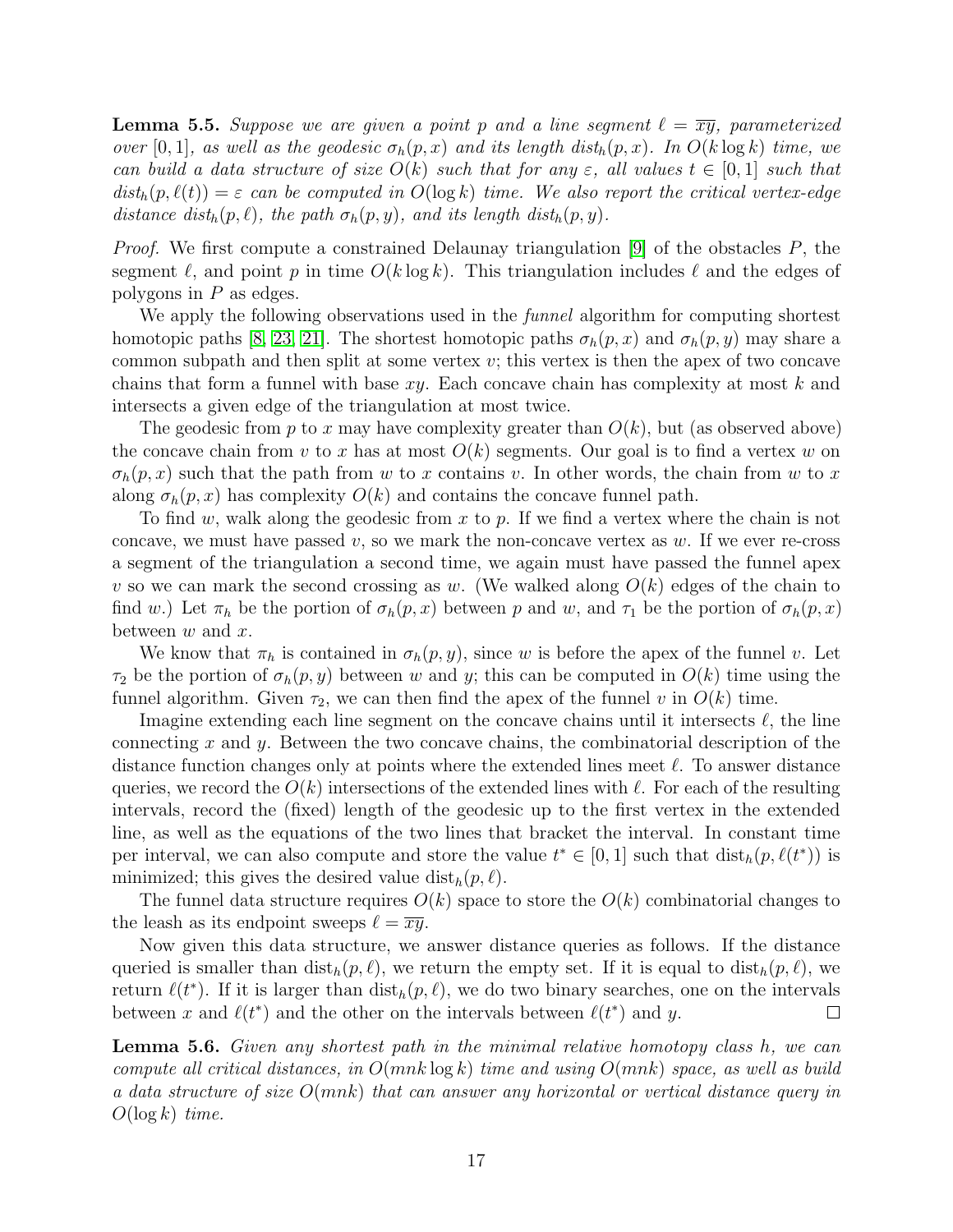Proof. We preprocess each edge of the parameter grid as described in Lemma [5.5.](#page-15-0) We start from the vertex  $(i, j)$  that is our given input, either a straight line segment or a direct geodesic. We then walk on the edges of the grid, visiting each edge at least once and at most twice. During this walk, at each current vertex  $(i, j)$ , we maintain the shortest homotopic path  $\sigma_h(i, j)$  and its length dist<sub>h</sub> $(i, j)$ . Each time we walk along an edge, we apply Lemma [5.5](#page-15-0) to preprocess it and to compute the shortest homotopic path corresponding to the target vertex of that edge. Each step takes  $O(k \log k)$  time, and there are  $O(mn)$  edges, whence the running time. As we walk along an edge of the parameter grid, we use a deque to push and pop the obstacle vertices along the leash in constant time per operation. Since at most  $k$  vertices are pushed onto the deque for each grid edge, the total size of the deque is  $O(mnk)$ .  $\Box$ 

#### <span id="page-17-0"></span>5.3. Decision Procedure

Like Alt and Godau, we first consider the following *decision problem*: Is  $\mathcal{F}_h(A, B)$  at least some given value  $\varepsilon$ ? Equivalently, is there a monotone path in the free space  $F_{\varepsilon}$  from  $(0,0)$  to  $(m, n)$ ? Our algorithm to solve this decision problem is identical to Alt and Godau's, except for the  $O(\log k)$ -factor penalty for distance queries; we briefly sketch it here for completeness.

For any integers i and j, let  $h_{i,j}$  denote the intersection of the free space  $F_{\varepsilon}$  with the horizontal edge  $([i - 1, i], j)$ , and let  $v_{i,j}$  denote the intersection of  $F_{\varepsilon}$  with the vertical edge  $(i, (j-1, j])$ . In the first phase of the decision procedure, we compute  $h_{i,j}$  and  $v_{i,j}$  for all i and j, using one distance query (and  $O(\log k)$  time) for each edge of the parameter grid.

In the second phase of the decision procedure, we propagate in lexicographic order from  $\Box_{1,1}$  to  $\Box_{m,n}$  and determine which  $h_{i,j}$  and  $v_{i,j}$  are reachable via a monotone path from  $\Box_{1,1}$ . Since the free space in each  $\Box_{i,j}$  is convex, we can propagate through each cell in constant time.

Our decision algorithm returns true if and only if there is a monotone path that reaches  $(m, n)$ . The total running time of our decision procedure is  $O(mn \log k)$ .

# 5.4. Optimization

Finally, we describe how to use our decision procedure to compute the minimum value  $\varepsilon^*$ of  $\varepsilon$  such that the free space  $F_{\varepsilon}$  contains a monotone path from  $(0,0)$  to  $(m, n)$ ; this is the Fréchet distance  $\mathcal{F}_h(A, B)$ .

We start by computing critical distances and the distance-query data structure in time  $O(mnk \log k)$ , as described in Lemma [5.6.](#page-16-0) We then sort the  $O(mn)$  critical distances. Using the decision procedure, we can compare the optimal distance  $\varepsilon^*$  with any critical distance  $\varepsilon$  in  $O(mn \log k)$  time. By binary search, we can, repeating this step  $O(\log mn)$  times, compute an interval  $[\varepsilon^-, \varepsilon^+]$  that contains  $\varepsilon^*$  but no critical distances.

We then apply Megiddo's *parametric search* technique [[25](#page-26-9)]; see also [[10](#page-25-11), [31](#page-26-10)]. Parametric search combines our decision procedure with a 'generic' parallel algorithm whose combinatorial behavior changes at the optimal value  $\varepsilon^*$ . Alt and Godau observe that one of two events occurs when  $\varepsilon = \varepsilon^*$ :

- For some integers  $i, i', j$ , the bottom endpoint of  $v_{i,j}$  and the top endpoint of  $v_{i',j}$  lie on the same horizontal line.
- For some integers  $i, j, j'$ , the left endpoint of  $h_{i,j}$  and the right endpoint of  $h_{i,j'}$  lie on the same vertical line.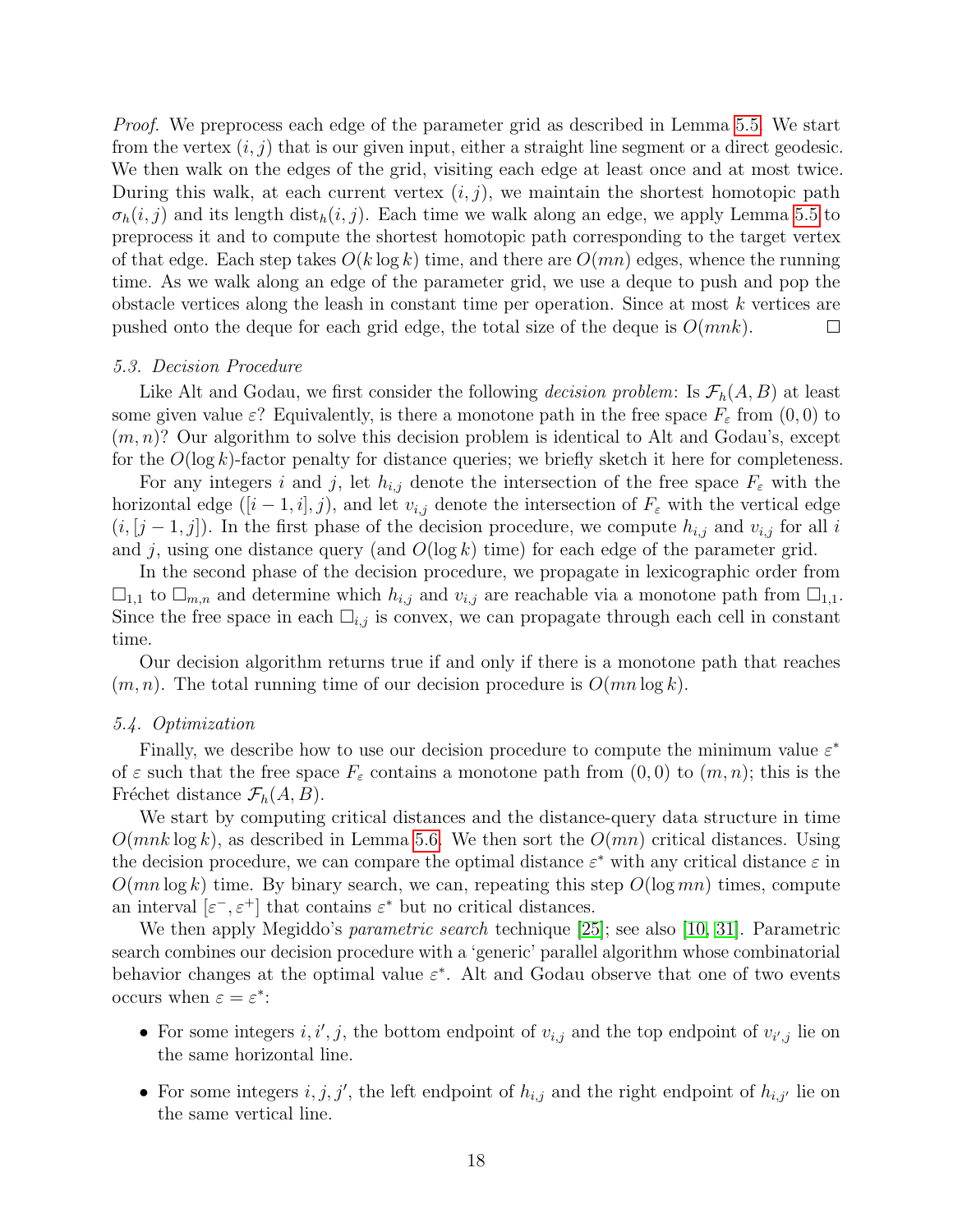Thus, it suffices to use a 'generic' algorithm that sorts the  $O(mn)$  endpoint values of all non-empty segments  $h_{i,j}$  and  $v_{i,j}$ , where the value of an endpoint  $(s, j)$  of  $h_{i,j}$  is s, and the value of an endpoint  $(i, t)$  of  $v_{i,j}$  is t.

We use Cole's parallel sorting algorithm [[11](#page-25-12)], which runs in  $O(\log N)$  parallel steps on  $O(N)$  processors, as our generic algorithm. Each parallel step of Cole's sorting algorithm needs to compare  $O(mn)$  endpoints. The graph of an endpoint, considered as a function of  $\varepsilon$ , is monotone and made of  $O(k)$  hyperbolic arcs; see the proof of Lemma [5.5\)](#page-15-0). It follows that the sign of a comparison between two endpoints may change at  $O(k)$  different values of  $\varepsilon$ , which can be computed in  $O(k)$  time. Applying the parametric search paradigm requires the following operations for each parallel step of the sorting algorithm:

- Compute the  $O(mnk)$  values of  $\varepsilon$  corresponding to the changes of sign of the  $O(mn)$ comparisons. This can be done in  $O(mnk)$  time and  $O(mnk)$  space.
- Apply binary search to these values by median finding, calling the decision procedure to discard half of them at each step of the search. This takes  $O(mnk + T_d \log(mnk))$ time, where  $T_d = O(mn \log k)$  is the running time of our decision procedure. We obtain this way an interval for  $\varepsilon$  where each of the  $O(mn)$  comparisons has a determined sign.
- Deduce in  $O(mn \log k)$  time the sign of each of the  $O(mn)$  comparisons within the previously computed interval.

Since the underlying sorting algorithm requires  $O(\log mn)$  parallel steps, the resulting parametric search algorithm runs in time  $O(mn \log(mn)(k + \log k \log(mnk)).$ 

The distance query data structure requires  $O(mnk)$  space. We require  $O(mnk)$  additional space to simulate sequentially each parallel step of the sorting algorithm; we can re-use this space for subsequent parallel steps. Therefore, the total space complexity of our algorithm is  $O(mnk)$ .

**Lemma 5.7.** Given a direct geodesic in a minimal relative homotopy class h, the Fréchet distance  $\mathcal{F}_h(A, B)$  can be computed in  $O(N^3 \log N)$  time and  $O(N^3)$  space, where  $N =$  $m + n + k + 2$  is the total input size.

Cook and Wenk propose a more efficient and practical randomized alternative to parametric search in their algorithm to compute geodesic Fréchet distance  $[12, 13]$  $[12, 13]$  $[12, 13]$  $[12, 13]$  $[12, 13]$ . A direct application of their technique reduces the time to search for the optimal distance  $\varepsilon^*$  to  $O(N^2 \log^2 N)$  with high probability. Unfortunately, because our decision procedure relies on data structures built in the preprocessing stage, which requires  $O(N^3 \log N)$  time and  $O(N^3)$  space, Cook and Wenk's randomized technique does not improve the overall running time of our optimization algorithm.

#### <span id="page-18-0"></span>5.5. Putting Everything Together

Finally, to compute the homotopic Fréchet distance  $\overline{\mathcal{F}}(A, B)$  in the plane minus a set of point obstacles, we enumerate the  $O(N^4)$  minimal homotopy classes and compute  $\mathcal{F}_h(A, B)$ for each minimal homotopy class  $h$ . Similarly, for polygonal obstacles, we construct a set of  $O(N^6)$  relative homotopy classes that includes at least one optimal class, and then for each class h in that set, we compute  $\mathcal{F}_h(A, B)$ .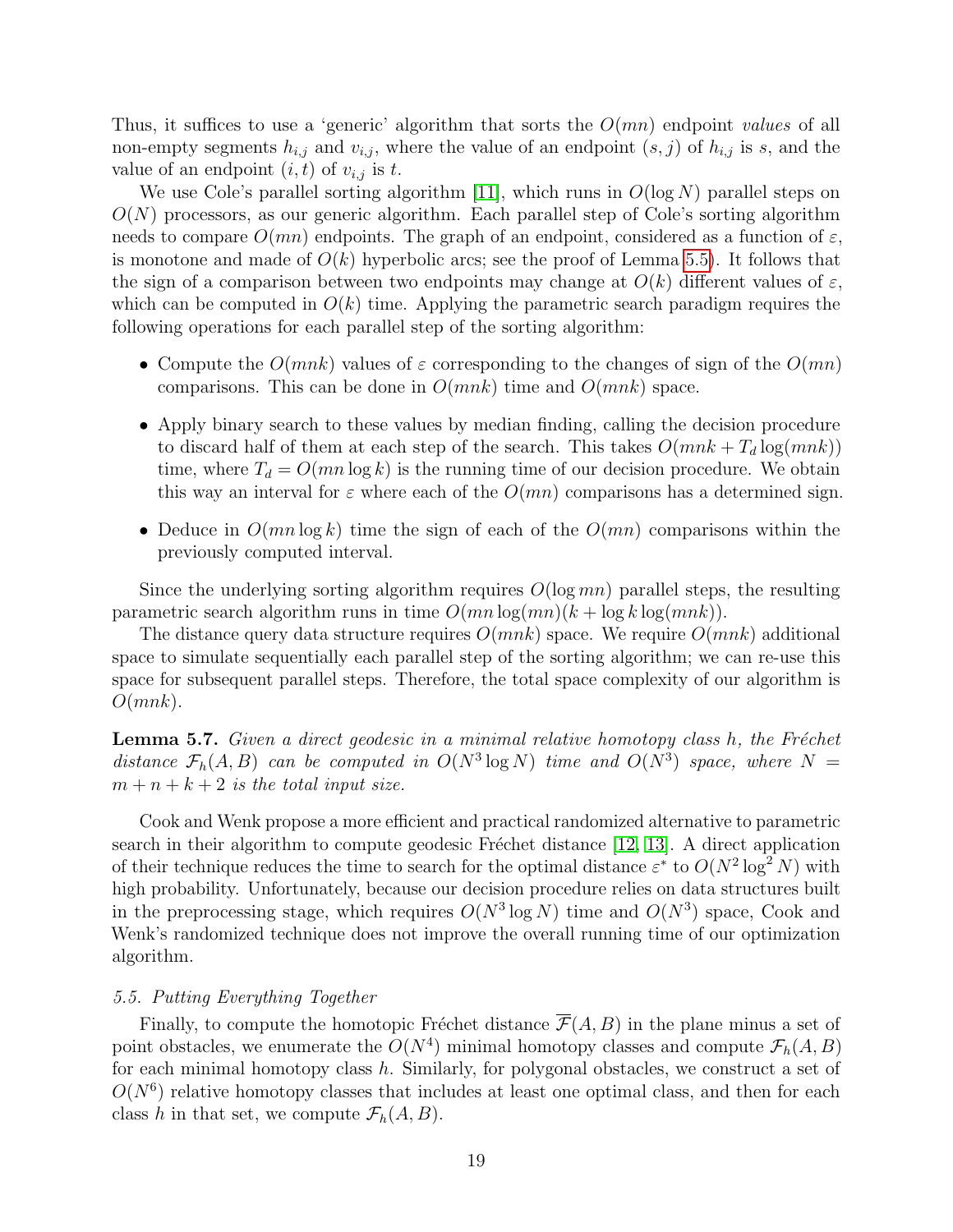**Theorem 5.8.** The homotopic Fréchet distance between two polygonal curves in the plane minus a set of points can be computed in  $O(N^7 \log N)$  time and  $O(N^3)$  space, where  $N =$  $n + m + k + 2$  is the total input complexity.

**Theorem 5.9.** The homotopic Fréchet distance between two polygonal curves in the plane minus a set of polygonal obstacles can be computed in  $O(N^9 \log N)$  time and  $O(N^3)$  space, where  $N = n + m + k + 2$  is the total input complexity.

# <span id="page-19-0"></span>5.6. Reduction to Geodesic Fréchet Distance?

Finally, we sketch a promising approach to a randomized algorithm which is faster with high probability than that of Section [5.5,](#page-18-0) using the recent algorithm of Cook and Wenk [[12](#page-25-1), [13](#page-25-2)] for computing the geodesic Fréchet distance between two polygonal curves inside a simple polygon. In this setting, the geodesic and homotopic Fréchet distances are identical—because the interior of a simple polygon is simply connected, there is only one relative homotopy class of leashes. Cook and Wenk's algorithm runs in  $O(p + M^2 \log(pM) \log M)$  time with high probability, and in  $O(p + M^3 \log(pM))$  time in the worst case, where  $M = m + n$  is the total complexity of the curves and  $p$  is the complexity of the enclosing polygon.

Recall that  $\mathcal{F}_h(A, B)$  is the equivalent to the classical Fréchet distance between A and B, except that distances are measured by shortest paths in relative homotopy class  $h$ . Let  $\tilde{A}$ and  $\widetilde{B}$  be lifts of A and B to the universal cover  $\widetilde{\mathcal{E}}$ , chosen so that the shortest path  $\widetilde{\sigma}_h(s, t)$ between any two points  $\widetilde{A}(s)$  and  $\widetilde{B}(t)$  is a lift of a geodesic in homotopy class h. Then  $\mathcal{F}_h(A, B)$  is also equal to the *geodesic* Fréchet distance between  $\widetilde{A}$  and  $\widetilde{B}$  in  $\widetilde{\mathcal{E}}$ . However, the universal cover  $\tilde{\mathcal{E}}$  is infinite, so we cannot pass it as input to Cook and Wenk's algorithm.

Recall that we are given a direct geodesic  $\sigma_h(s,t)$  in class h. Let  $\tilde{\Delta}$  denote the infinite triangulation of  $\tilde{\mathcal{E}}$  defined by Hershberger and Snoeyink [[21](#page-26-4)]. Finally, let  $\tilde{\Pi}$  denote the union of triangles in  $\tilde{\Delta}$  that intersect either the lifted curves  $\tilde{A}$  or  $\tilde{B}$  or the shortest path  $\tilde{\sigma}_h(s, t)$ . Because the dual graph of  $\tilde{\Delta}$  is a tree, the shortest path from any point on  $\tilde{A}$  to any point on B must be contained in  $\Pi$ . It is not hard to prove that the region  $\Pi$  has complexity  $O(mk + nk)$ , and it can be computed in  $O(mk + nk)$  time.

At this point, it is tempting to invoke Cook and Wenk's algorithm with the curves  $\widetilde{A}$ and  $\tilde{B}$  and the region  $\tilde{\Pi}$  as input. However, we face a major technical hurdle:  $\tilde{\Pi}$  is not a simple polygon. Although  $\Pi$  is simply connected, has a locally Euclidean metric, and is bounded by straight line segments, it cannot be isometrically embedded in the plane without self-intersection.

We conjecture that Cook and Wenk's algorithm can be generalized to this setting with no loss of performance; this would require also generalizing the shortest-path query data structures of Guibas and Hershberger [[19](#page-25-13), [20](#page-25-14)] on which Cook and Wenk's algorithm relies. Specifically, we believe these algorithms can be modified to accept arbitrary simply connected boundary-triangulated 2-manifolds, as defined by Hershberger and Snoeyink [[21](#page-26-4)], instead of simple polygons. If our conjecture is correct, this approach would imply an algorithm to compute  $\mathcal{F}_h(A, B)$  in  $O(N^2 \log^2 N)$  time with high probability, and still in  $O(N^3 \log N)$  in the worst case, using only  $O(N^2)$  space.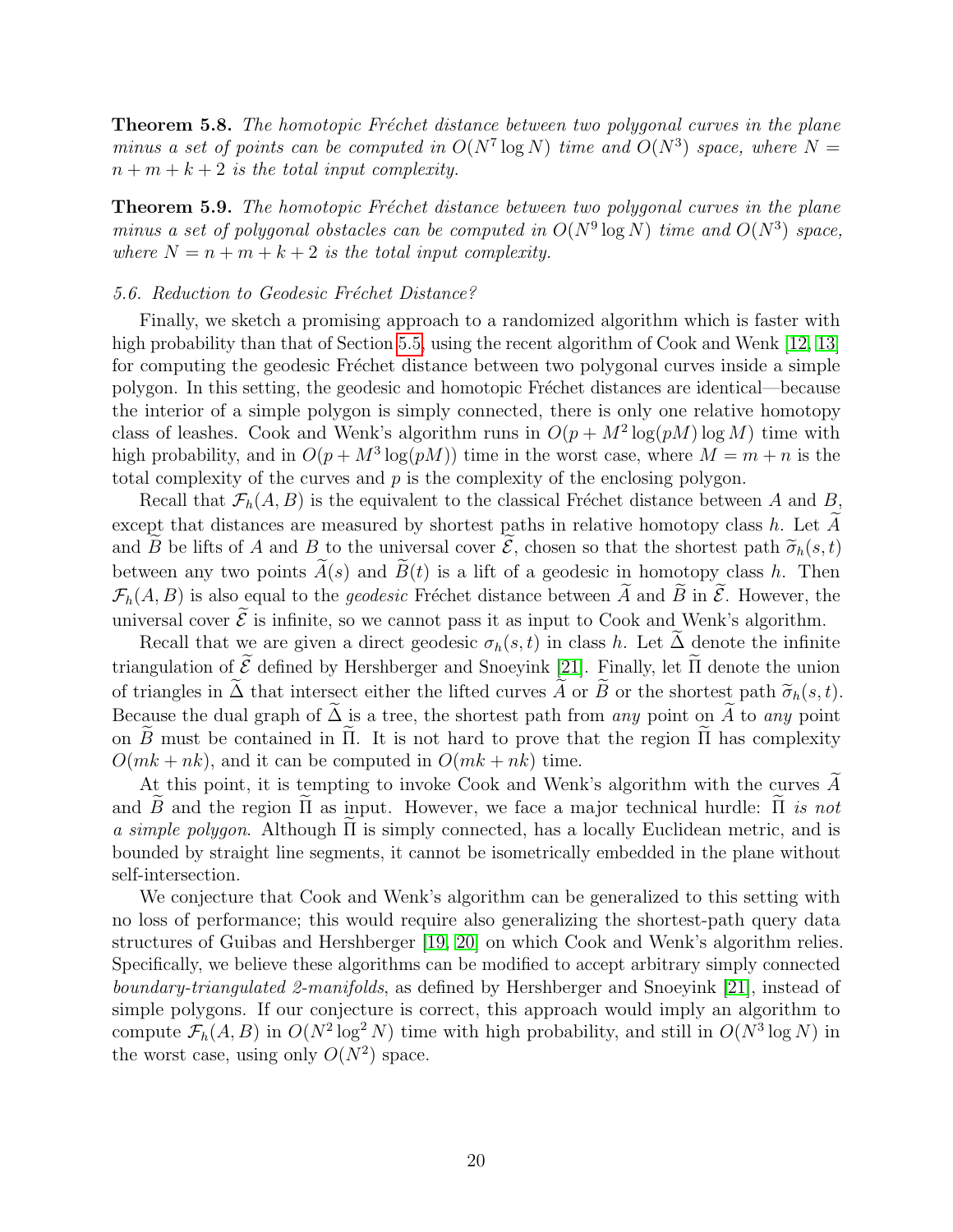## <span id="page-20-0"></span>6. Extensions

## 6.1. Closed Curves

Formally, a *closed curve* in a topological space S is a continuous function from the circle  $\mathbb{S}^1 = \mathbb{R}/\mathbb{Z}$  to S. Let A and B be two closed curves in S. A **free homotopy** between A and B is a continuous function  $h: \mathbb{S}^1 \times [0,1] \to S$ , such that  $h(\cdot, 0) = A$  and  $h(\cdot, 1) = B$ ; unlike a homotopy between paths, a free homotopy between closed curves does not keep any point fixed. If such a function exists, the two closed curves are **freely homotopic**. A closed curve A is **contractible** if it is freely homotopic to a constant function (that is, a single point). Equivalently,  $A$  is contractible if there is a continuous function from the unit disk into  $S$ whose restriction to the disk boundary is A. A reparameterization of  $\mathbb{S}^1$  is a continuous monotone surjection  $\alpha \colon \mathbb{S}^1 \to \mathbb{S}^1$  of index 1. A reparameterization of a closed curve is the composition of this closed curve with a reparameterization of  $\mathbb{S}^1$ .

Now homotopic Fréchet distance can be defined almost exactly as it is for paths. Specifically, a leash map between  $A$  and  $B$  is a free homotopy between some reparameterization of A and some reparameterization of B; the length of a leash map  $\ell$  is the maximum length of any leash  $\ell(t, \cdot)$ ; and the homotopic Fréchet distance is the infimal length of any leash map:

$$
\overline{\mathcal{F}}(A, B) := \inf_{\text{least map } \ell \colon \mathbb{S}^1 \times [0,1] \to S} \left( \max_{t \in \mathbb{S}^1} \text{ len}(\ell(t, \cdot)) \right).
$$

If there is no leash map between A and  $B$ —that is, if A and B are not homotopic—then we define  $\overline{\mathcal{F}}(A, B) = \infty$ . Our algorithm will automatically detect this situation.

In this section, we show how to adapt our algorithm to compute homotopic Fréchet distance between paths to compute the homotopic Fréchet distance between closed curves. Our derivation is complicated by the fact that different geodesics with the same endpoints can be homotopic relative to the closed curves A and B.

For notational convenience, we define  $\mathbb{S}^1$  as  $\mathbb{R}/\mathbb{Z}$ , or equivalently, as the unit interval [0, 1] with its endpoints identified. A closed curve A **shifted by s** is the closed curve denoted by  $A + s$  where  $(A + s)(t) = A((s + t) \mod 1)$ . For any closed curve A, let  $A_i: [0, 1] \rightarrow \mathcal{E}$  be the corresponding ordinary curve, defined by setting  $A_{/}(t) = A(t)$  for all  $t \in [0,1]$ .

Consider a leash map  $\ell$  between A and B, that is a free homotopy between some reparameterizations  $A \circ \alpha$  and  $B \circ \beta$ . For every parameter u in  $\mathbb{S}^1$ ,  $\ell$  can be 'cut' along the leash  $\ell(u, \cdot)$  to form a leash map  $\ell_{u/}$  between the paths  $(A + \alpha(u))$ <sub>/</sub> and  $(B + \beta(u))$ <sub>/</sub>. Formally,

$$
\forall (s,t) \in [0,1] \times [0,1], \qquad \ell_{u}(s,t) := \ell((u+s) \bmod 1, t).
$$

The cut leash map  $\ell_{u/}$  and the original leash map  $\ell$  have equal length. Also note that the initial and final leashes in the cut leash map coincide:  $\ell_{u}/(0,.) = \ell_{u}/(1,.)$ . Conversely, for any parameters s and t in  $\mathbb{S}^1$ , a leash map  $\ell$  between the paths  $(A + s)$  and  $(B + t)$  can be 'glued' to form a leash map between the closed curves A and B, if and only if  $\ell/(0, .) = \ell/(1, .)$ .

The following lemma further characterizes leashes that can appear in leash maps between closed curves. Suppose  $\lambda$  is a leash with endpoints  $A(s)$  and  $B(t)$ . Let  $C(\lambda)$  denote the closed curve obtained by concatenating  $(A + s)_{/}$ , followed by  $\lambda$ , followed by the reversal of  $(B + t)_{/}$ , followed by the reversal of  $\lambda$ . We call a leash  $\lambda$  valid if  $C(\lambda)$  is contractible; see Figure [6.](#page-21-0)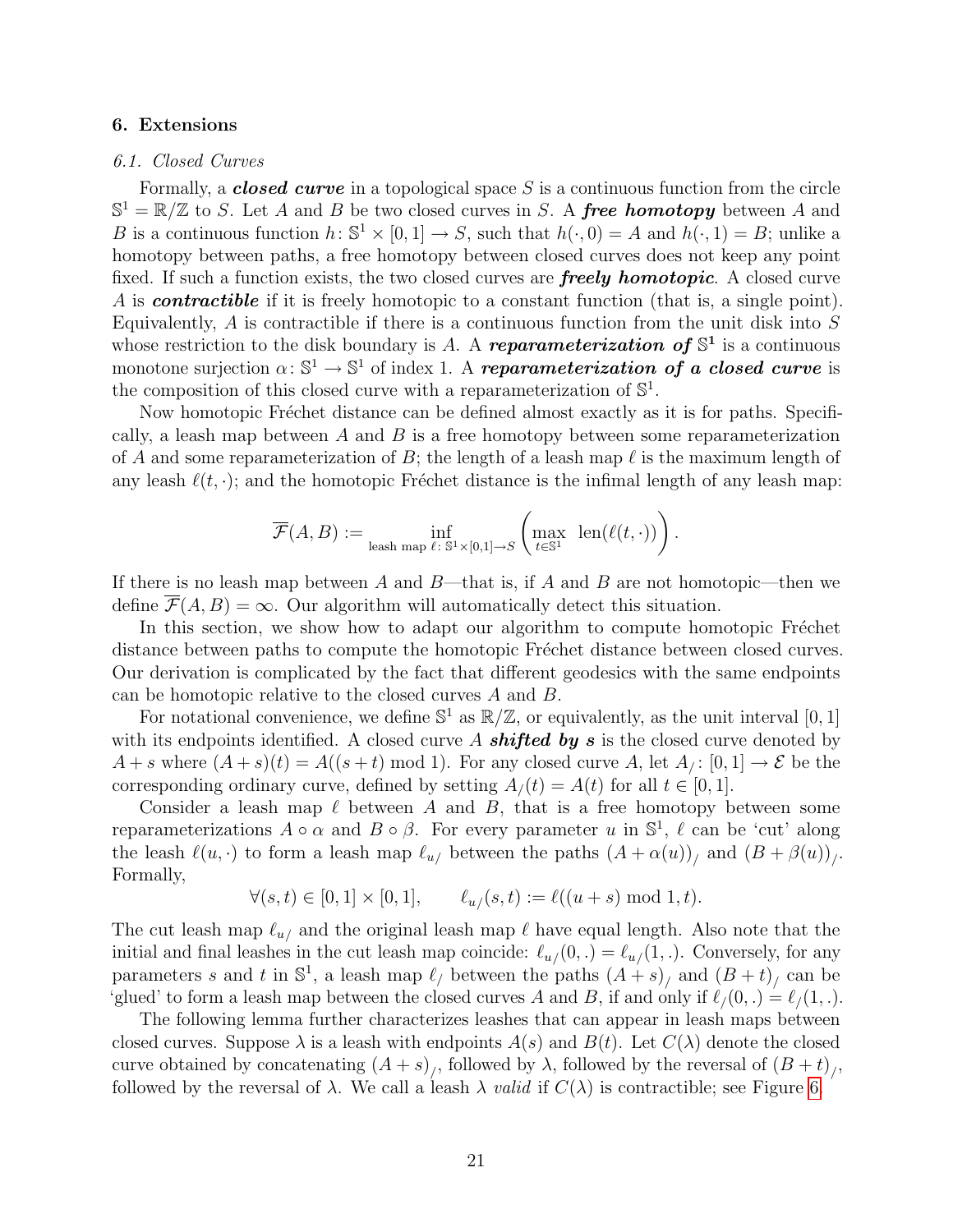

<span id="page-21-0"></span>Figure 6: (a) Two invalid leashes and a valid leash between two homotopic closed curves. (b) The cycles  $C(\lambda)$  corresponding to each leash  $\lambda$ ; only the last cycle is contractible.

**Lemma 6.1.** Let A and B be closed curves in some topological space S. In every leash map between A and B, every leash is valid. Conversely, any valid leash belongs to at least one leash map between A and B.

*Proof.* Let  $\ell$  be a leash map between A and B, and let  $\ell(u, .)$  be a leash in  $\ell$ . The cut leash map  $\ell_{u/}$  is a continuous function defined on the topological disk  $[0, 1] \times [0, 1]$ . By definition, the restriction C of  $\ell_{u/}$  to the boundary of this disk (which we can identify to  $\mathbb{S}^1$ ) is contractible. Thus, since C is just a reparameterization of  $C(\ell(u, .))$ ,  $C(\ell(u, .))$  is freely homotopic to C and contractible.

Conversely, consider any valid leash  $\lambda$ , with endpoints  $A(s)$  and  $B(t)$ . Because  $\lambda$  is valid, the cycle  $C(\lambda)$  is contractible. Thus, there is a continuous map h from the unit disk into S whose restriction to the boundary of the disk is  $C(\lambda)$ . By identifying the unit disk to  $[0,1] \times [0,1]$ , it appears that h is actually a leash map between  $(A + s)$  and  $(B + t)$  with the property that  $h(0,.) = h(1,.) = \lambda$ . It follows that h can be glued to form a leash map between A and B.  $\Box$ 

If two leashes are homotopic relative to  $(A + s)$ <sub>/</sub> and  $(B + t)$ <sub>/</sub>, then either both leashes are valid or neither leash is valid; we say that a leash map or a relative homotopy class is *valid* if its elements are valid leashes. Let  $\overline{\mathcal{F}}^{v}((A+s)_{/}, (B+t)_{/})$  denote the infimum length of a *valid* leash map between the ordinary curves  $(A + s)$ <sub>/</sub> and  $(B + t)$ <sub>/</sub>. Cutting every leash map along its leash between some  $A(s)$  and  $B(0)$  and using the previous lemma, we can express the homotopic Fréchet distance between  $A$  and  $B$  as:

$$
\overline{\mathcal{F}}(A,B) = \inf_{s \in \mathbb{S}^1} \overline{\mathcal{F}}^v((A+s)_f, B_f)
$$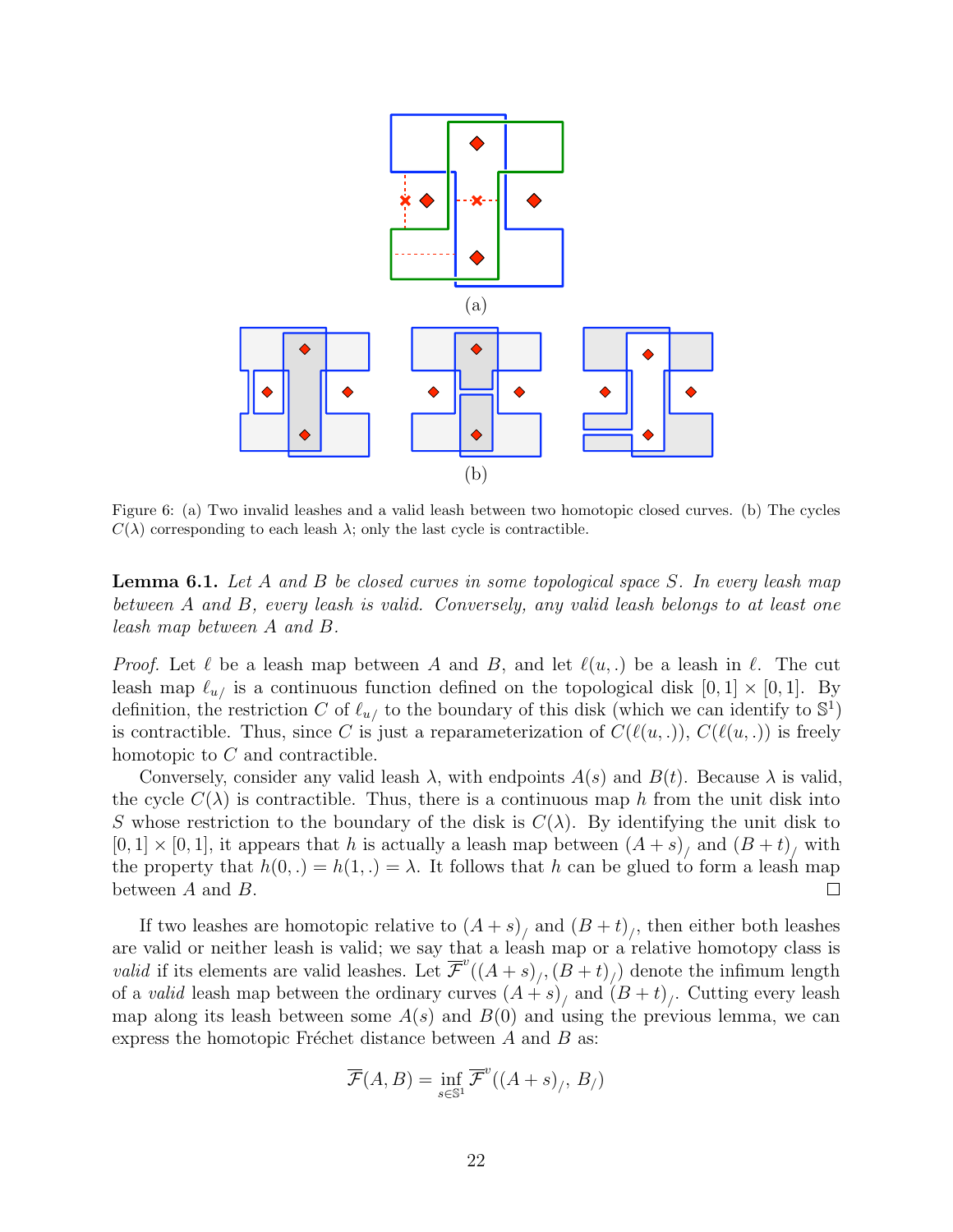Lemma [3.1](#page-5-0) implies that  $\overline{\mathcal{F}}^{v}((A+s)_j, B_j)$  is the length of a geodesic leash map in some valid homotopy class (relative to  $(A + s)$ ) and  $B$ ). The proofs of Lemmas [4.1](#page-6-1) and [4.2](#page-6-2) extend to valid relative homotopy classes without modification; thus,

$$
\overline{\mathcal{F}}^{v}((A+s)_{/}, B_{/}) = \inf_{\text{valid minimal homotopy class } h} \mathcal{F}_{h}((A+s)_{/}, B_{/}).
$$

Finally, Propositions [4.8](#page-11-1) and [4.3](#page-7-1) also extend to valid relative homotopy classes. The extension uses the fact that replacing a common non-empty subpath of all the leashes of a *valid* leash map yields another *valid* leash map. The two propositions imply that any valid minimal homotopy class of leashes between  $(A + s)$ <sub>/</sub> and  $B$ <sub>/</sub> contains a direct geodesic.

For any valid direct geodesic  $\gamma$  and any shift value s, let  $[\gamma]_s$  denote the homotopy class of  $\gamma$  relative to  $(A + s)$ , and  $B<sub>j</sub>$ . The preceding discussion implies that

$$
\overline{\mathcal{F}}(A,B) = \min_{\text{valid direct geodesic } \gamma} \overline{\mathcal{F}}_{\gamma}(A,B),
$$

where

$$
\overline{\mathcal{F}}_{\gamma}(A,B) := \min_{s \in \mathbb{S}^1} \mathcal{F}_{[\gamma]_s}((A+s)_{/}, B_{/}).
$$

Alt and Godau extend their algorithm to compute the classical Fréchet distance to closed curves  $[2]$  $[2]$  $[2]$ . Their algorithm solves the decision problem, whether the Fréchet distance is at most a given  $\varepsilon$ , by concatenating two copies of the free space diagram from Section [5](#page-13-0) and therefore has  $2m \times n$  cells. The decision problem can be rephrased as follows: Is there a shift s, such that the free space diagram contains a monotone path from  $(s, 0)$  to  $(m + s, n)$ ? Alt and Godau augment their representation of the free space diagram with additional pointers to answer this question efficiently.

We build an analogous free space diagram to determine, for any valid direct geodesic  $\gamma$  and threshold  $\varepsilon > 0$ , whether  $\overline{\mathcal{F}}_{\gamma}(A, B) \leq \varepsilon$ . Aside from the preprocessing described in Section [5.2,](#page-15-1) our approach is identical to that of Alt and Godau.

First, we modify our decision algorithm from Section [5.3](#page-17-0) to determine whether there is a valid leash map in homotopy class h whose length is at most  $\varepsilon$ . The modified decision algorithm is more expensive by a factor of  $O(\log mn)$  because it constructs a data structure analogous to that of Alt and Godau which helps to determine whether there exists a shift s, such that the  $2m \times n$  free space diagram contains a monotone path from  $(s, 0)$  to  $(m + s, n)$ . The running time of the new decision procedure is  $O(mn \log k \log(mn)) = O(N^2 \log^2 N)$ . The space complexity remains  $O(mnk) = O(N^3)$  because the space required for storing the pointers in the data structures is  $O(mnk)$ .

Then, we modify our parametric search which determines the smallest  $\varepsilon$  for which there exists a valid leash map of length at most  $\varepsilon$ . As observed by Alt and Godau, we need to consider additional critical values of  $\varepsilon$ , but those also are the critical distances between a vertex of one curve and an edge of the other curve. Therefore, there are  $O(mnk)$  such critical values of  $\varepsilon$ , as argued in Section [5.2.](#page-15-1) Hence, the running time of the optimization procedure is now  $O(mn \log(mn)(k + \log k \log(mn) \log(mnk))) = O(N^3 \log N)$ . We emphasize that the increased cost of the decision procedure does not lead to a similar increase in the overall running time of our optimization procedure.

Because each direct geodesic has complexity  $O(k) = O(N)$ , we can test whether a direct geodesic  $\lambda$  is valid in  $O(N^{3/2} \log N)$  time using an algorithm of Cabello et al. [[6](#page-25-6)] to decide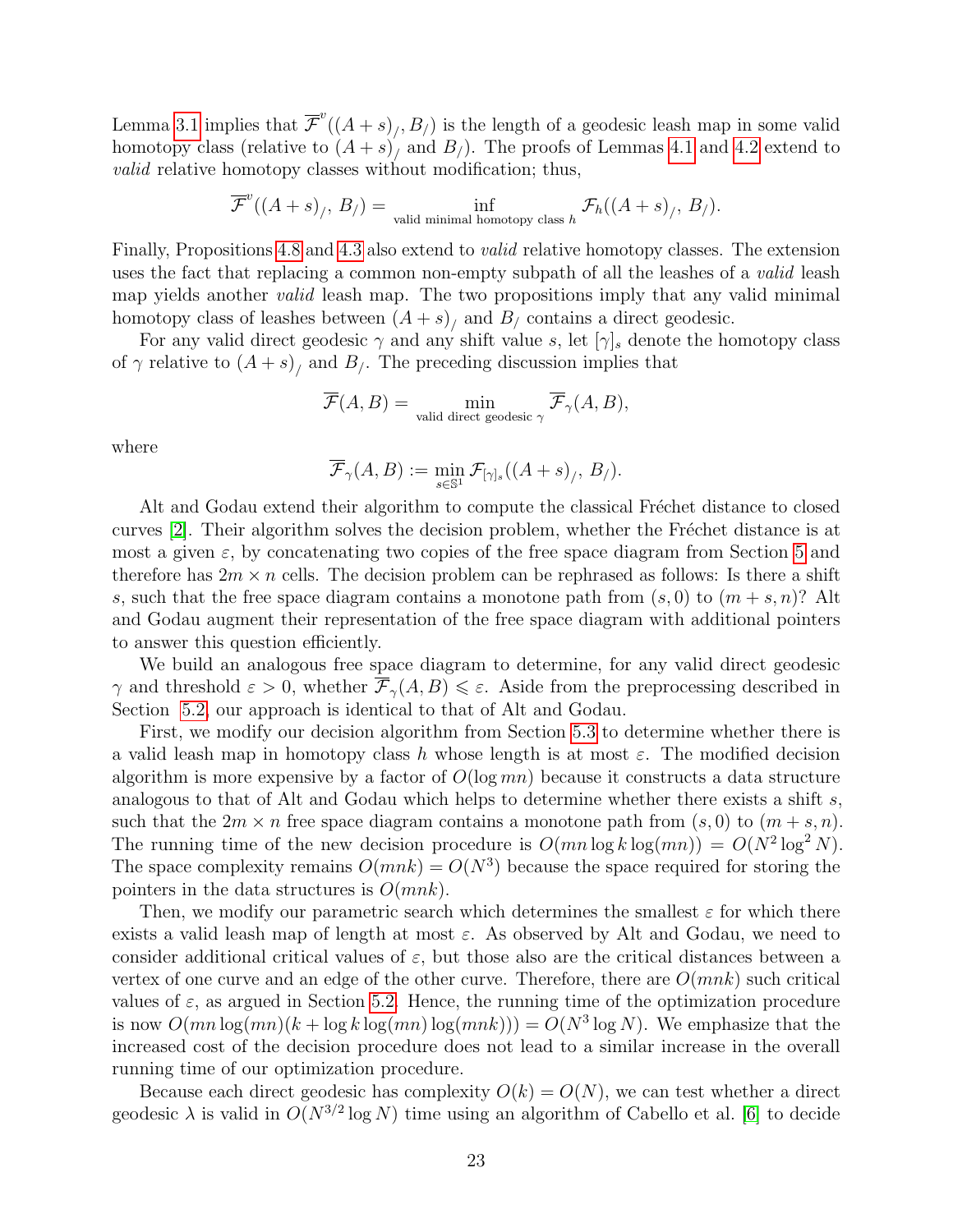whether  $C(\lambda)$  is contractible. Thus, we can compute a set of valid minimal homotopy classes that contains an optimal one in  $O(N^{11/2} \log N)$  time for point obstacles, or in  $O(N^{15/2} \log N)$ for polygonal obstacles. Finally, to compute the homotopic Fréchet distance, we compute the optimum leash map in the relative homotopy class of each valid direct geodesic.

**Theorem 6.2.** The homotopic Fréchet distance between two closed polygonal curves in the plane minus a set of obstacles can be computed in  $O(N^7 \log N)$  time and  $O(N^3)$  space if the obstacles are points, or in  $O(N^9 \log N)$  time and  $O(N^3)$  space if the obstacles are polygons.

## 6.2. Variants of Fréchet Distance

Finally, we briefly consider two natural variants of homotopic Fréchet distance that can also be computed using our techniques.

The weak Fréchet distance is a variant of the classical Fréchet distance without the requirement that the endpoints move monotonically along their respective curves—the dog and its owner are allowed to backtrack to keep the leash between them short. Alt and Godau  $\lbrack 2\rbrack$  $\lbrack 2\rbrack$  $\lbrack 2\rbrack$  gave a simpler algorithm for computing the weak Fréchet distance, using a graph shortest-path algorithm instead of parametric search. A similar simplification of our algorithm computes the *weak homotopic Fréchet distance* between curves in the plane minus polygonal obstacles in polynomial time. The proofs of Lemmas [4.1](#page-6-1) and [4.2,](#page-6-2) as well as Propositions [4.8](#page-11-1) and [4.3,](#page-7-1) extend to the weak variant of homotopic Fréchet distance without modification. We reiterate that Propositions [4.8](#page-11-1) and [4.2](#page-6-2) do not imply that the optimal (weak) leash map contains a direct geodesic, only the optimal relative homotopy class. Thus, we can define and compute the weak homotopic Fréchet distance as the minimum, over all relative homotopy classes h that contain a direct geodesic, of the weak Fréchet distance with respect to shortest path lengths in h.

The *discrete homotopic Fréchet distance*, also called the *coupling distance*, is an ap-proximation of the Fréchet metric for polygonal curves defined by Eiter and Mannila [[17](#page-25-15)]. The discrete Fréchet distance considers only positions of the leash where its endpoints are located at vertices of the two polygonal curves and never in the interior of an edge. This special structure allows the discrete Fréchet distance to be computed by an easy dynamic programming algorithm. As usual, Propositions [4.8](#page-11-1) and [4.3](#page-7-1) imply that we can define and compute the discrete homotopic Fréchet distance as the minimum, over all relative homotopy classes  $h$  that contain a direct geodesic, of the discrete Fréchet distance with respect to shortest path lengths in h.

### 7. Conclusion

In this paper, we introduced a natural generalization of the Fréchet distance between curves to more general metric spaces, called the homotopic Fréchet distance. We described a polynomial-time algorithm to compute the homotopic Fréchet distance between polygonal curves in the plane with point or polygon obstacles.

Improving the running time of our algorithms is the most immediate outstanding open problem. We described one promising approach in Section [5.6,](#page-19-0) which would require generalizing Cook and Wenk's algorithm for geodesic Fréchet distance to more general simply-connected spaces. We also conjecture that the running time can be improved by optimizing leash maps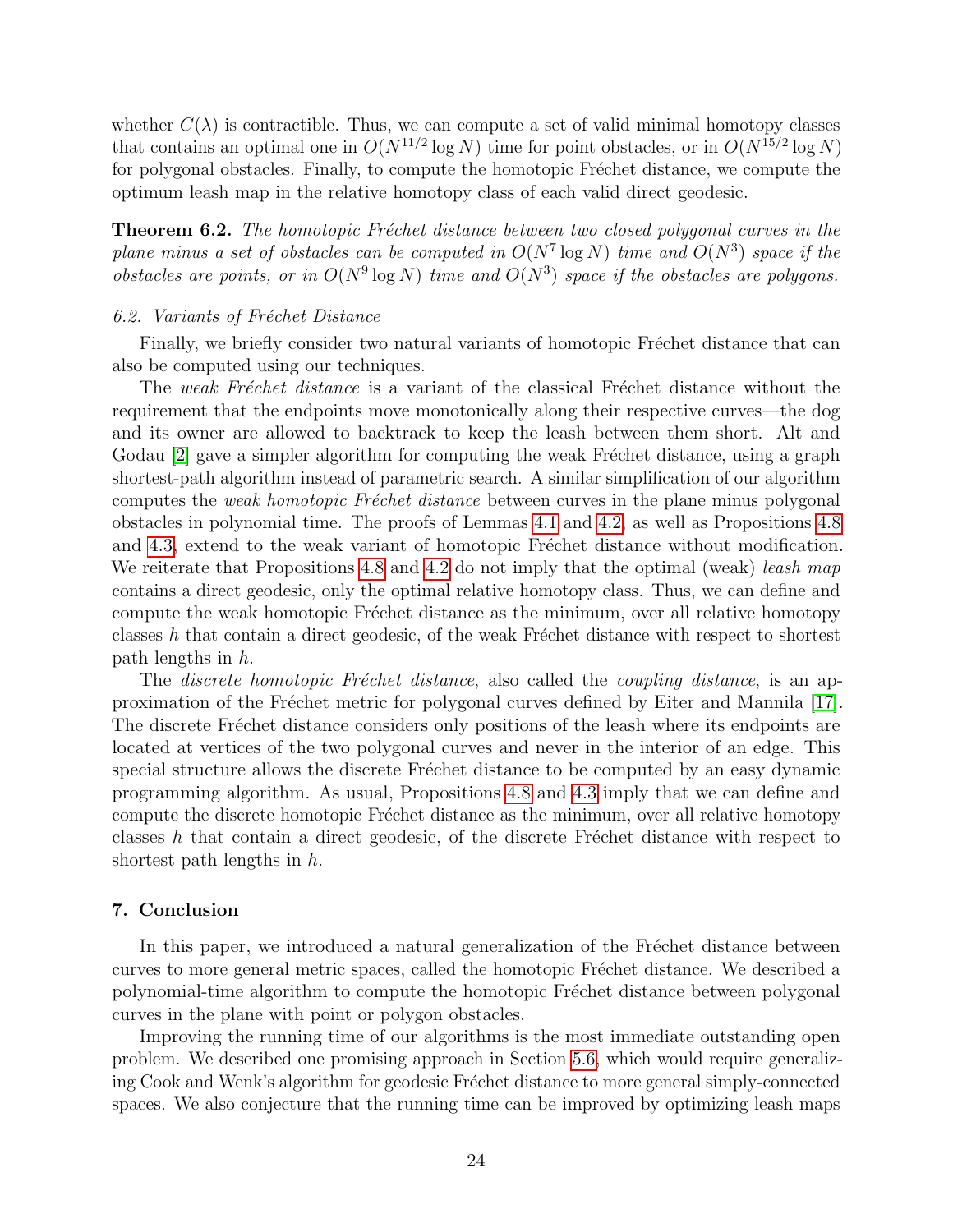in every minimal homotopy class simultaneously. Since shortest paths between the same endpoints but belonging to different homotopy classes are related, we expect to (partially) reuse the results of shortest path computations in one homotopy class when we consider other homotopy classes. Finally, for polygonal obstacles, an exact characterization of minimal homotopy classes would almost certainly lead to a significantly faster algorithm.

It would be interesting to compute homotopic Fréchet distance in spaces more general than those considered in the current paper. In particular, we are interested in computing the homotopic Fréchet distance between two curves on a convex polyhedron, generalizing the algorithm of Maheshwari and Yi for classical Fréchet distance  $[24]$  $[24]$  $[24]$ . The vertices of the polyhedron are 'mountains' over which the leash can pass only if it is long enough. Shortest paths on the surface of a convex polyhedron do not vary continuously as the endpoints move, because of the positive curvature at the vertices, so we cannot consider only geodesic leash maps.

Finally, it would also be interesting to consider the homotopic Fréchet distance between higher-dimensional manifolds; such problems arise with respect to surfaces in configuration spaces of robot systems. Ordinary Fréchet distance is difficult to compute in higher dimensions, although the *weak* Fréchet distance between two triangulated surfaces can be computed in polynomial time [\[1\]](#page-24-1).

## Acknowledgments

This research was initiated during a visit to INRIA Lorraine in Nancy, made possible by a UIUC-CNRS-INRIA travel grant. Research by Erin Chambers and Jeff Erickson was also partially supported by NSF grant DMS-0528086; Erin Chambers was additionally supported by an NSF graduate research fellowship. Research by Shripad Thite was partially supported by the Netherlands Organisation for Scientific Research (NWO) under project number 639.023.301 and travel by INRIA Lorraine. We would like to thank the anonymous referees for their careful reading of the paper and their numerous suggestions for improvement. Finally, we thank Hazel Everett and Sylvain Petitjean for useful discussions, and Kira and Nori for great company and several walks in the woods.

#### References

- <span id="page-24-1"></span> $|1|$  Helmut Alt and Maike Buchin. Semi-computability of the Fréchet distance between surfaces. In Proc. 21st European Workshop on Computational Geometry, pages 45–48, March 2005.
- <span id="page-24-0"></span>[2] Helmut Alt and Michael Godau. Computing the Fréchet distance between two polygonal curves. Int. J. Comput. Geom. Appl./, 5(1–2):75–91, 1995.
- <span id="page-24-2"></span>[3] Boris Aronov, Sariel Har-Peled, Christian Knauer, Yusu Wang, and Carola Wenk. Fréchet distance for curves, revisited. In Proc. 14th European Symp. Algorithms, volume 4168 of Lect. Notes Comput. Sci., pages 52–63. Springer-Verlag, 2006.
- <span id="page-24-3"></span>[4] Sergei Bespamyatnikh. Computing homotopic shortest paths in the plane. In Proc. 14th Annu. ACM-SIAM Sympos. Discrete Algorithms, pages 609–617, 2003.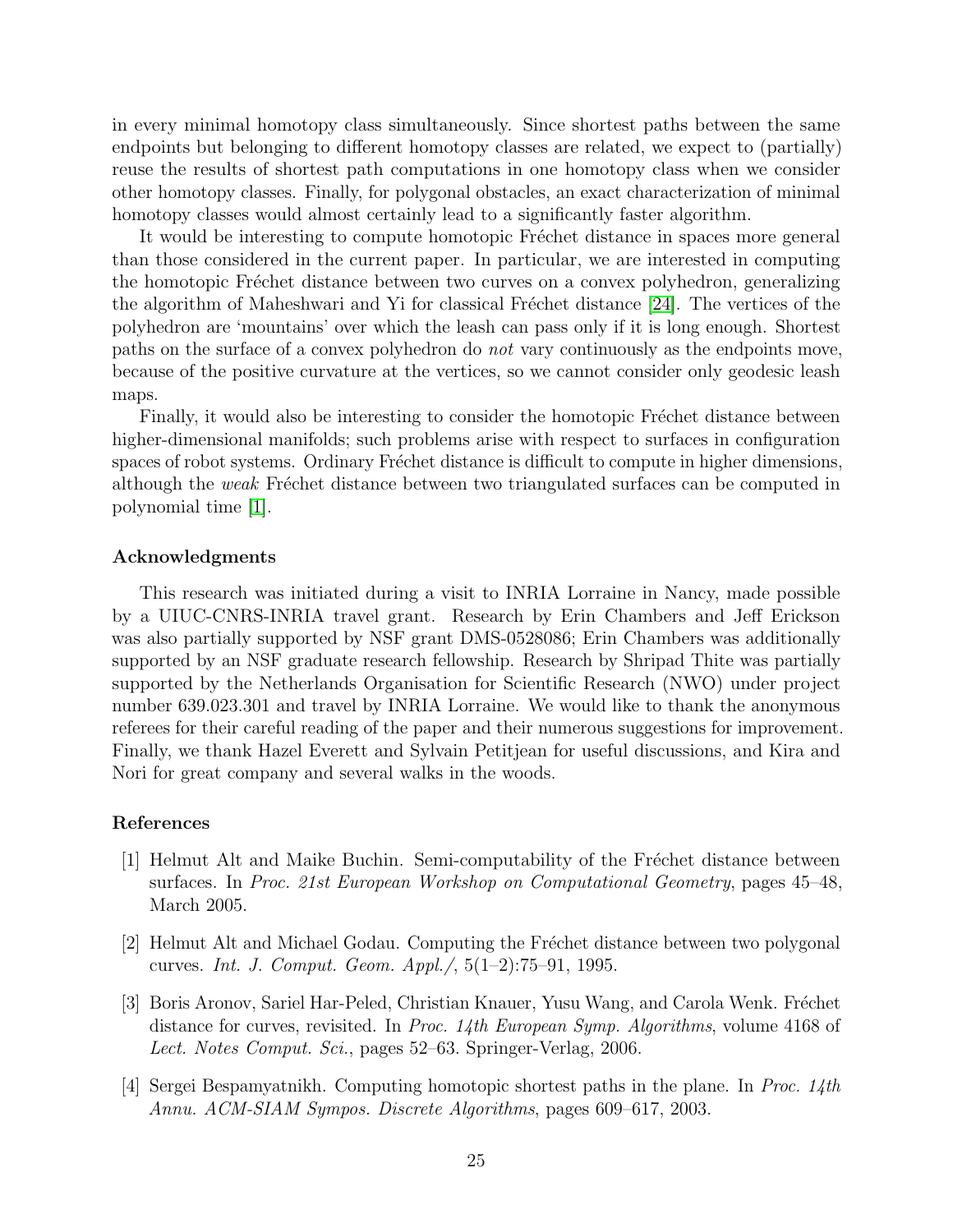- <span id="page-25-8"></span>[5] Sergei Bespamyatnikh. Encoding homotopy of paths in the plane. In Proc. LATIN 2004: Theoretical Infomatics, volume 2976 of Lect. Notes Comput. Sci., pages 329–338. Springer-Verlag, 2004.
- <span id="page-25-6"></span>[6] Sergio Cabello, Yuanxin Liu, Andrea Mantler, and Jack Snoeyink. Testing homotopy for paths in the plane. *Discrete Comput. Geom.*,  $31(1):61-81$ , 2004.
- <span id="page-25-9"></span>[7] Erin Wolf Chambers. Finding Interesting Topological Features. Ph.D. thesis, Dept. Comput. Sci., Univ. Illinois Urbana-Champaign, July 2008.
- <span id="page-25-10"></span>[8] Bernard Chazelle. A theorem on polygon cutting with applications. In Proc. 23rd Annu. IEEE Sympos. Found. Comput. Sci., pages 339–349, 1982.
- <span id="page-25-4"></span>[9] L. Paul Chew. Constrained Delaunay triangulations. Algorithmica, 4(1):97–108, 1989.
- <span id="page-25-11"></span>[10] Richard Cole. Slowing down sorting networks to obtain faster sorting algorithms. JACM, 34(1):200–208, January 1987.
- <span id="page-25-12"></span>[11] Richard Cole. Parallel merge sort. SIAM Journal on Computing, 17(4):770–785, 1988.
- <span id="page-25-1"></span>[12] Atlas F. Cook IV and Carola Wenk. Geodesic Fréchet and Hausdorff distance inside a simple polygon. Tech. Rep. CS-TR-2007-004, University of Texas at San Antonio, 2007.
- <span id="page-25-2"></span>[13] Atlas F. Cook IV and Carola Wenk. Geodesic Fréchet distance inside a simple polygon. In Proc. 25th Symp. Theoretical Aspects of Computer Science (STACS), pages 193–204, 2008.
- <span id="page-25-3"></span>[14] Atlas F. Cook IV and Carola Wenk. Geodesic Fréchet distance with polygonal obstacles. Tech. Rep. CS-TR-2008-0010, University of Texas at San Antonio, 2008.
- <span id="page-25-0"></span>[15] Alon Efrat, Leonidas J. Guibas, Sariel Har-Peled, Joseph S. B. Mitchell, and T. M. Murali. New similarity measures between polylines with applications to morphing and polygon sweeping. Discrete Comput. Geom., 28:535–569, 2002.
- <span id="page-25-7"></span>[16] Alon Efrat, Stephen G. Kobourov, and Anna Lubiw. Computing homotopic shortest paths efficiently. Comput. Geom. Theory Appl., 35(3):162–172, 2006.
- <span id="page-25-15"></span>[17] Thomas Eiter and Heikki Mannila. Computing discrete Fréchet distance. Technical Report CD-TR 94/64, Christian Doppler Laboratory for Expert Systems, TU Vienna, Austria, 1994.
- <span id="page-25-5"></span>[18] Dima Grigoriev and Anatol Slissenko. Polytime algorithm for the shortest path in a homotopy class amidst semi-algebraic obstacles in the plane. In *Proc. Internat. Sympos.* Symbolic and Algebraic Computation, pages 17–24, 1998.
- <span id="page-25-13"></span>[19] Leonidas J. Guibas and John Hershberger. Optimal shortest path queries in a simple polygon. J. Comput. Syst. Sci., 39(2):126–152, 1989.
- <span id="page-25-14"></span>[20] John Hershberger. A new data structure for shortest path queries in a simple polygon. Inf. Proc. Letters, 38(5):231–235, 1991.